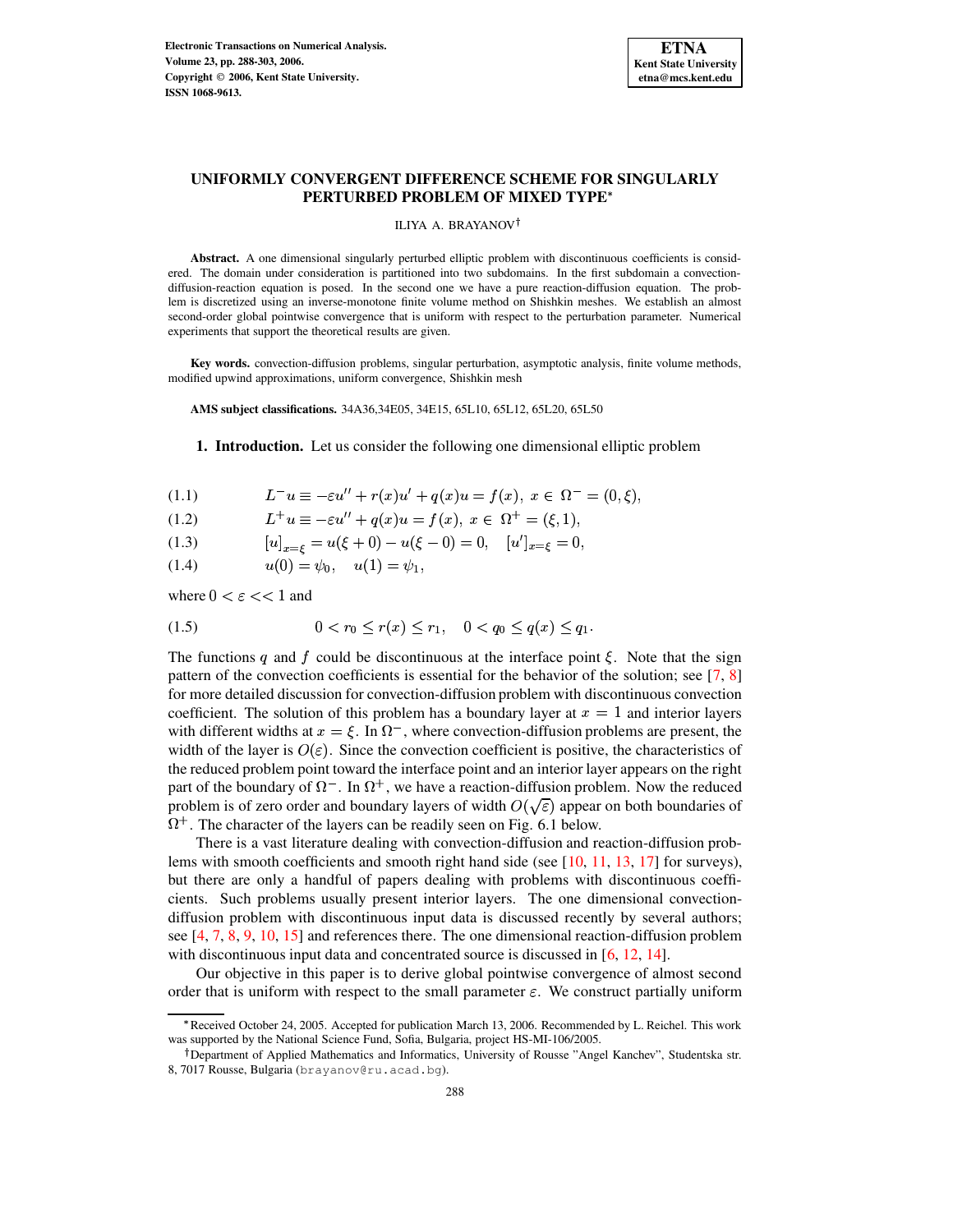Shishkin meshes in each subdomain  $\Omega^-$  and  $\Omega^+$ . The resulting global mesh is condensed closely to the boundary and interior layers. To derive a uniform difference scheme we use an inverse-monotone finite volume discretization on layer adapted meshes. To obtain a second order scheme in  $\Omega^-$  we use a modification of the monotone Samarski's scheme analogous to  $[4]$ . In  $\Omega^+$ , where a reaction-diffusion problem is present, we modify the scheme at the interface point, similarly to [\[5\]](#page-15-11). To prove  $\varepsilon$ -uniform convergence we use two types of techniques. The first one uses the discrete Green function to obtain a hybrid stability inequality that shows that the maximal nodal error is bounded by a discrete  $L_1$  norm of its truncation error. A result like this is proved by Andreev in  $[1, 2]$  $[1, 2]$  $[1, 2]$  and used later in  $[3]$  to prove second order  $\varepsilon$ -uniform convergence in maximum norm for convection-diffusion problem. The second one uses the embedding inequality and estimates in negative norm to prove second order uniform convergence for reaction-diffusion problem on non-uniform meshes; see  $[16]$ . This technique is used in [\[3,](#page-14-3) [5\]](#page-15-11) to prove almost second order  $\varepsilon$ -uniform convergence in maximum norm, for the corresponding problems.

An outline of the paper is as follows. In Section 2, we describe some properties of the differential solution, construct Shishkin decomposition of the solution, and derive  $\varepsilon$  uniform bounds for their derivatives. In Section 3, we construct Shishkin mesh condensed near the boundary and interface layers and obtain a finite volume difference scheme. Some a priori bounds of the discrete problem are given in Section 4. The uniform convergence of the constructed scheme is proved in Section 5. In Section 6 we give some numerical experiments that support the theoretical results.

**2. Properties of analytical solution.** In this section we establish some properties of solution to problem  $(1.1)-(1.4)$  $(1.1)-(1.4)$  $(1.1)-(1.4)$  to be used in the analysis of difference scheme. We begin with the existence of a solution of a problem  $(1.1)-(1.4)$  $(1.1)-(1.4)$  $(1.1)-(1.4)$ .

LEMMA 2.1. *Suppose that*

<span id="page-1-0"></span>(2.1) 
$$
r \in C^{k-2}(\Omega^-), q, f \in C^{k-2}(\Omega^- \cup \Omega^+), k \ge 2
$$
 - integer.

*Then, problem* [\(1.1\)](#page-0-0)-[\(1.4\)](#page-0-0) has a solution  $u \in C^1(\overline{\Omega}) \cap C^k(\Omega^- \cup \Omega^+)$ .

*Proof.* The construction of a solution is similar to that described in [\[4\]](#page-14-0) for a convectiondiffusion equation. Let  $y_1$  and  $y_2$  be particular solutions to the differential problems

$$
L^{-}y_{1} = f, \ x \in \Omega^{-}, \quad L^{+}y_{2} =, \ x \in \Omega^{+}.
$$

Consider the function

$$
y(x)=\left\{\begin{array}{l} y_1(x)+(\psi_0-y_1(0))\varphi_1(x)+(A-y_1(\xi))\varphi_2(x), x\in \Omega^-, \\ y_2(x)+(\psi_1-y_2(1))\varphi_4(x)+(A-y_2(\xi))\varphi_3(x), x\in \Omega^+, \end{array}\right.
$$

where the functions  $\varphi_i$ ,  $(i = 1, 2, 3, 4)$  satisfy the problems

$$
L^-\varphi_i = 0, \ i = 1, 2, \ \varphi_1(0) = 1, \varphi_1(\xi) = 0, \ \varphi_2(0) = 0, \varphi_2(\xi) = 1, L^+\varphi_i = 0, \ i = 3, 4, \ \varphi_3(\xi) = 0, \ \varphi_3(1) = 0, \ \varphi_4(\xi) = 0, \ \varphi_4(1) = 1.
$$

From [\(2.1\)](#page-1-0) follows that the functions  $\varphi_i$  ( $i = 1, 2, 3, 4$ ) exist and have derivatives up to order k within their domains. By the maximum principle,  $0 \le \varphi_i \le 1$   $(i = 1, 2, 3, 4)$  and

<span id="page-1-1"></span>
$$
\varphi_1', \varphi_3' \le 0, \quad \varphi_2', \varphi_3' \ge 0.
$$

The second conjugation condition in  $(1.3)$  yields the following condition for A: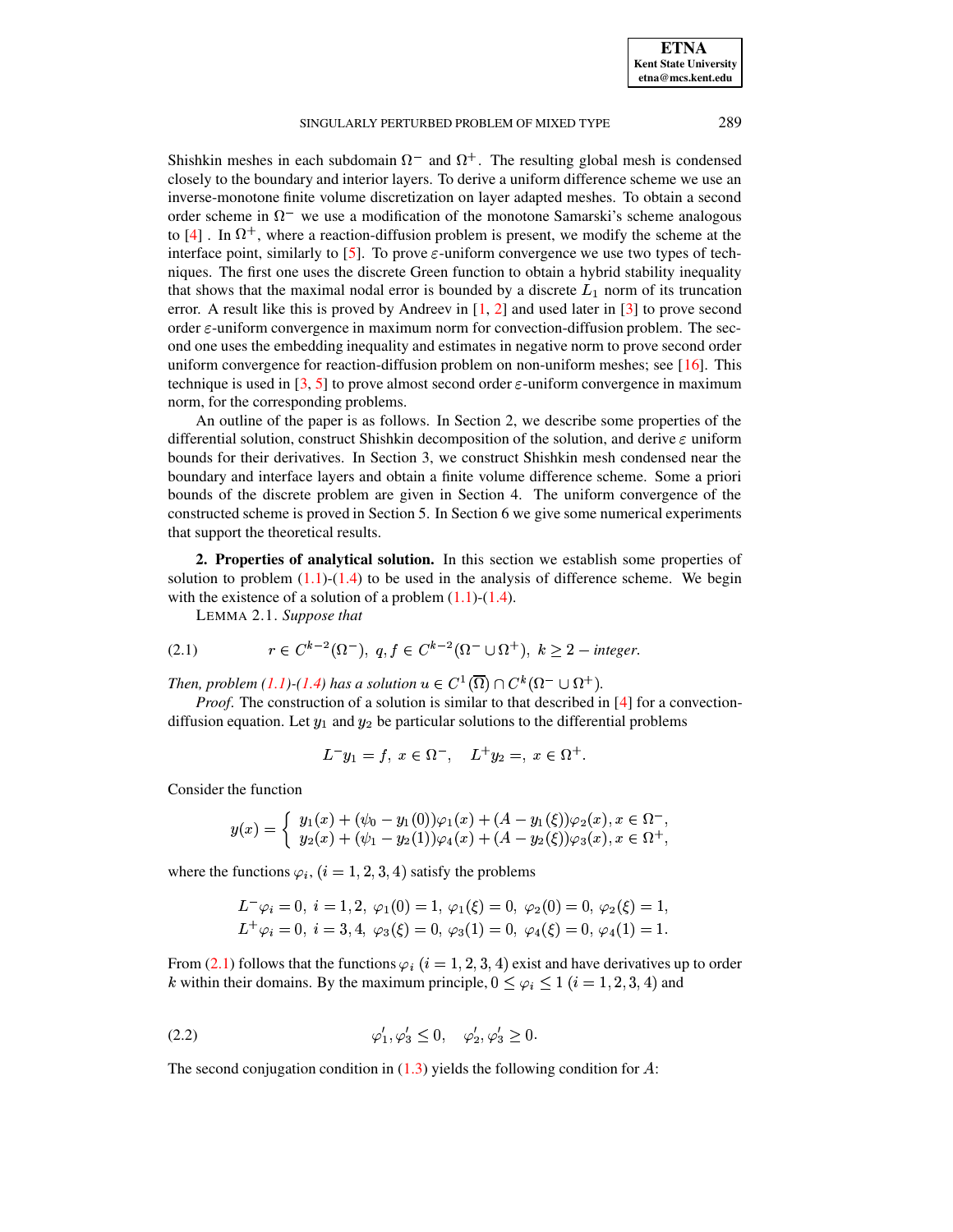$$
A[\varphi_2'(\xi) - \varphi_3'(\xi)] = y_2'(\xi) - y_1'(\xi) + [\psi_1 - y_2(1)]\varphi_4'(\xi)
$$
  
 
$$
- [\psi_0 - y_1(0)]\varphi_1'(\xi) + y_1(\xi)\varphi_2'(\xi) - y_2(\xi)\varphi_3'(\xi).
$$

By virtue of  $(2.2)$ , A is uniquely defined.

The uniqueness of the solution follows from Lemma [2.2](#page-2-0) below.

<span id="page-2-0"></span>LEMMA 2.2. *(the maximum principle). Suppose that a function*  $w \in C^0(\overline{\Omega}) \cap C^2(\Omega^- \cup$  $(\Omega^+)$  satisfies

$$
L^{-}w(x) \le 0, \ x \in \Omega^{-}, \quad L^{+}w(x) \le 0, \ x \in \Omega^{+},
$$
  

$$
[w']_{x=\xi} \ge 0, \ w(0) \le 0, \ w(1) \le 0,
$$

*then*  $w \leq 0$  *for all*  $x \in \Omega$ .

*Proof.* Let  $x_0$  be a point at which w attains its maximal value in  $\Omega$ . If  $w(x_0) \leq 0$ , there is nothing to prove. Suppose therefore that  $w(x_0) > 0$ , the proof is completed by showing that this leads to contradiction. With the above assumption on the boundary value, either  $x_0 \in \Omega^- \cup \Omega^+$  or  $x_0 = \xi$ . If  $x_0 \in \Omega^{\pm}$  then  $w''(x_0) \leq 0$ ,  $w'(x_0) = 0$ . Therefore  $L^{\pm}w(x_0) > 0$ , which is a contradiction.

The only possibility remaining is that  $x_0 = \xi$ . There are two possible cases.

1. The function  $w(x)$  is not differentiable at  $x_0$ . Since  $x_0$  is a point at which w attains its maximal value, then  $w'(x_0 - 0) \ge 0$ ,  $w'(x_0 + 0) \le 0$  and  $[w']_{x=x_0} < 0$ , which is the required contradiction.

2. The function  $w(x)$  is differentiable at  $x_0$ . Then  $w'(x_0) = 0$  and there exists a subinterval  $\sigma_{\delta} \equiv \{x \in (x_0, x_0 + \delta), \delta > 0\}$  such that

$$
w(x) > 0
$$
, and  $w(x) < w(x_0)$ ,  $\forall x \in \sigma_{\delta}$ .

Let  $x_1 \in \sigma_{\delta}$ . There exists  $x_2 \in \sigma_{\delta}$ , such that

$$
w'(x_2)=\frac{w(x_1)-w(x_0)}{x_1-x_0}<0,
$$

and  $x_3 \in \sigma_{\delta}$ , satisfying

$$
w''(x_3)=\frac{w'(x_2)-w'(x_0)}{x_2-x_0}<0.
$$

Then  $x_3 \in \Omega^+$  and  $L^+w(x_3) > 0$ , which is the required contradiction.

<span id="page-2-3"></span>Denote by  $\|\cdot\|_{L}$  (o) the maximum norm in  $\Omega$ . An immediate consequence of the maximum principle is the following stability result.

**LEMMA** 2.3. Let  $u \in C^0(\overline{\Omega}) \cap C^2(\Omega^- \cup \Omega^+)$  be a solution of problem [\(1.1\)](#page-0-0)-[\(1.4\)](#page-0-0), then

<span id="page-2-1"></span>(2.3) 
$$
||u||_{L_{\infty}(\overline{\Omega})} \leq \max \left\{ |\psi_0|, |\psi_1|, \frac{||f||_{L_{\infty}(\overline{\Omega})}}{q_0} \right\},
$$

*and*

<span id="page-2-2"></span>(2.4) 
$$
|u^{(k)}(x)| \leq C \left(1 + \varepsilon^{-k} e^{-}(x, \varepsilon)\right), \ x \in \overline{\Omega}^{-},
$$

(2.5) 
$$
|u^{(k)}(x)| \leq C \left(1 + \varepsilon^{-k/2} e^+(x, \varepsilon)\right), \ x \in \overline{\Omega}^+,
$$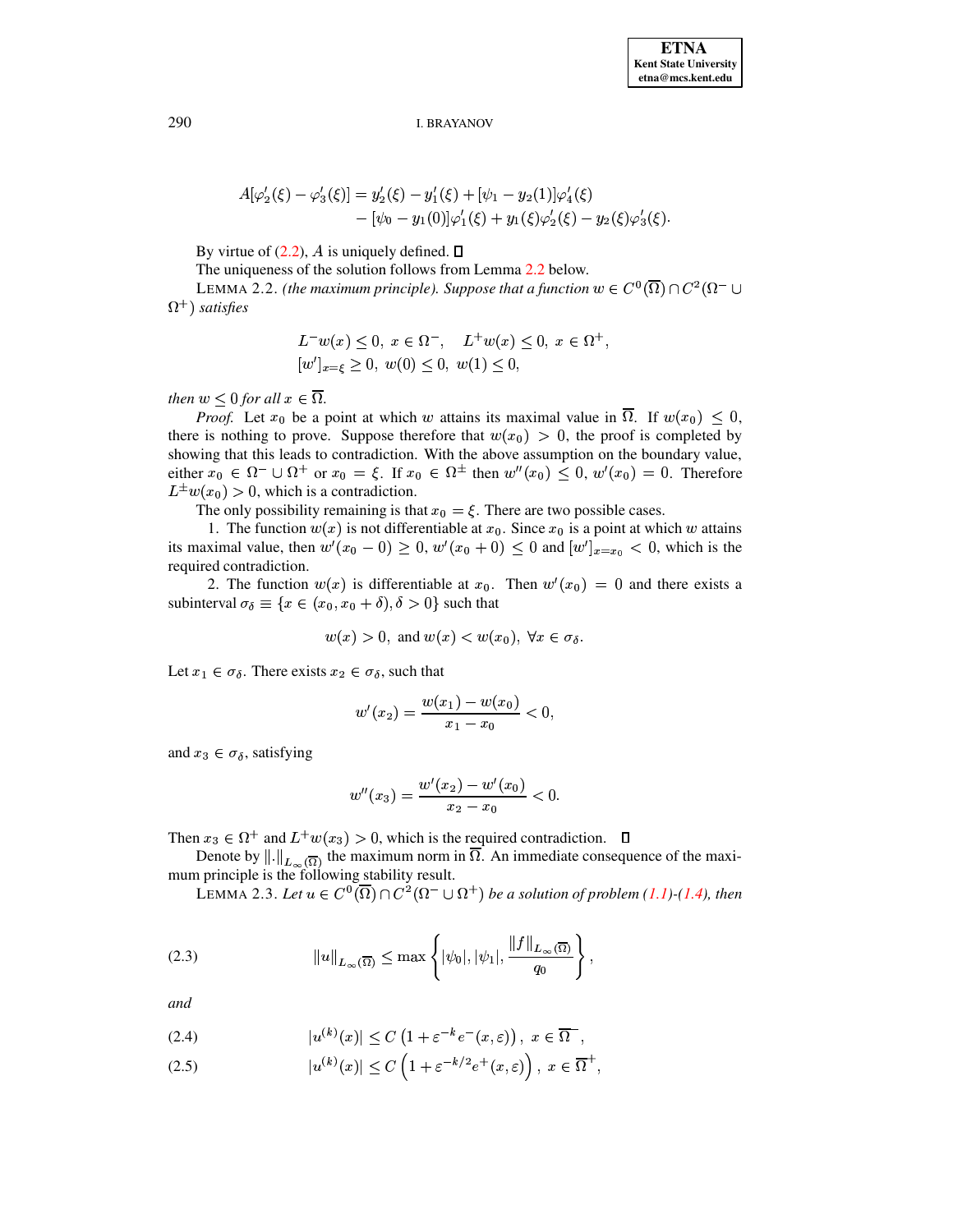*where*

$$
e^{-}(x,\varepsilon) = \exp\left(-\frac{(\xi - x)r_0}{\varepsilon}\right), e^{+}(x,\varepsilon) = e_1^{+}(x,\varepsilon) + e_2^{+}(x,\varepsilon),
$$
  

$$
e_1^{+}(x,\varepsilon) = \exp\left(-\frac{(x-\xi)\sqrt{q_0}}{\sqrt{\varepsilon}}\right), e_2^{+}(x,\varepsilon) = \exp\left(-\frac{(1-x)\sqrt{q_0}}{\sqrt{\varepsilon}}\right),
$$

and C is independent of  $\varepsilon$  positive constant.

*Proof.* Put  $\Psi_{\pm}(x) = -M \pm u$ , where  $M = \max \{ \|\psi_0\|, \|\psi_1\|, \frac{\|\Psi\|_{L_{\infty}(\Omega)}}{a_0} \}$ . Clearly  $\Psi_{\pm} \in C^1(\overline{\Omega}), \Psi_{\pm}(0) \leq 0, \Psi_{\pm}(1) \leq 0$  and for each  $x \in \Omega^{\pm}$ ,

$$
L^{\pm}\Psi_{\pm}(x)\leq 0.
$$

It follows from the maximum principle that  $\Psi_{\pm}(x) \geq 0$  for all  $x \in \Omega$ , which leads to the desired bound  $(2.3)$  on  $u$ . Now we consider the solution independently in each subdomain  $\Omega^{\pm}$  and using the arguments in [\[4,](#page-14-0) [11\]](#page-15-3), to obtain the remaining bounds in [\(2.4\)](#page-2-2) and [\(2.5\)](#page-2-2).

But for the numerical analysis below we shall need a decomposition of the solution into regular and singular part. Using the results in Lemma [2.2](#page-2-0) and Lemma [2.3](#page-2-3) we obtain the following estimates.

<span id="page-3-2"></span>THEOREM 2.4. Let the functions  $r, q$  and  $f$  be sufficiently smooth in each subdomain  $\Omega^-$  and  $\Omega^+$ . Then the solution  $u$  of problem [\(1.1\)](#page-0-0)-[\(1.4\)](#page-0-0) admits the representation

$$
u(x) = v(x) + w(x),
$$

*where the regular part*  $v(x)$  *and the singular part*  $w(x)$  *satisfy for all natural*  $k$ ,  $0 \leq k \leq 4$ *the estimates*

<span id="page-3-1"></span>
$$
||v^{(k)}||_{L_{\infty}(\overline{\Omega})} \leq C,
$$

*and*

<span id="page-3-0"></span>(2.7) 
$$
|w^{(k)}(x)| \leq C\varepsilon^{-k+1/2} e^{-}(x,\varepsilon), x \in \overline{\Omega}^{-},
$$

$$
(2.8) \t |w^{(k)}(x)| \le C\varepsilon^{-k/2}e^+(x,\varepsilon), \ x \in \overline{\Omega}^+
$$

for some positive constant  $C$  independent of the small parameter  $\varepsilon$ .

*Proof.* The regular part  $v(x)$  is sought in the form

$$
v(x)=\sum_{i=0}^3\varepsilon^iv_i(x)+\varepsilon^4 R_4(x),\;v_i(x)=\left\{\begin{array}{ll}v_i^-(x),&x\in\Omega^-,\\v_i^+(x),&x\in\Omega^+, \end{array}\right.
$$

where the functions  $v_i^-(x)$  are solutions to the problems

$$
r(x)(v_i^-)' + q(x)v_i^- = F_i^-(x), \ x \in \Omega^-, \ v_i^-(0) = \Psi_i^-, \ i = 0, 1, 2, 3,
$$
  

$$
F_0^-(x) = f(x), \ \Psi_0^- = \psi_0, \ F_j^-(x) = (v_{j-1}^-)'' , \ \Psi_j^- = 0, \ j = 1, 2, 3.
$$

and the functions  $v_i^+(x)$  satisfy

$$
v_0^+=\frac{f(x)}{q(x)},\;v_i^+=\frac{(v_{i-1}^+)^{\prime\prime}(x)}{q(x)},\;i=0,1,2,3.
$$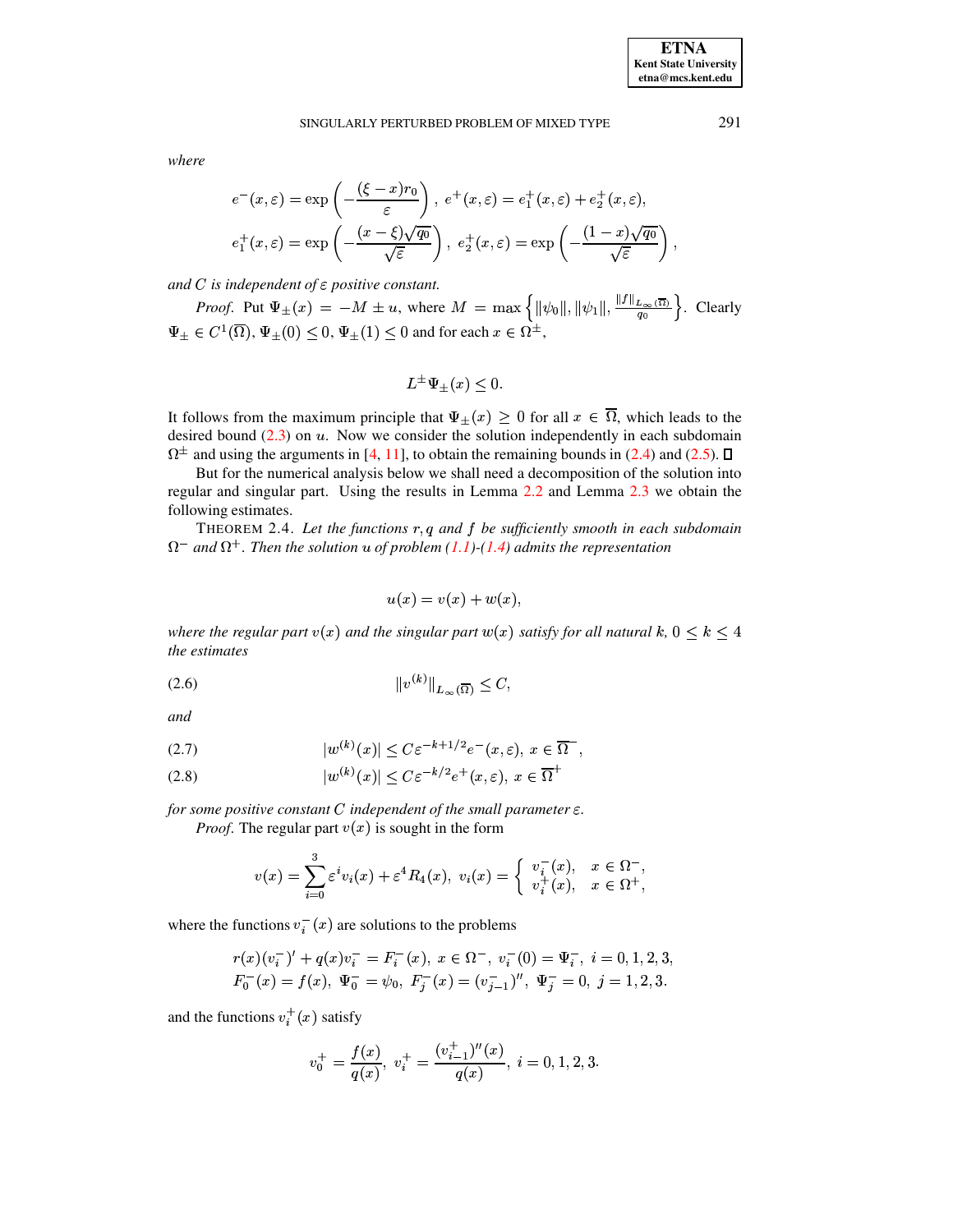From the presentation it is clear that the regular component has  $\varepsilon$ -uniformly bounded derivatives.

<span id="page-4-1"></span>(2.9) 
$$
\| (v_i^{\pm})^{(k)} \|_{L_{\infty}(\overline{\Omega}^{\pm})} \le M, \ 0 \le k \le 4, \ i = 0, 1, 2, 3.
$$

The singular part is represented as  $w(x) = \sum_{i=0}^{3} \varepsilon^{i} (w_{1,i} + w_{2,i})$ , where the functions  $w_{1,i}$ ,  $i = 0, 1, 2, 3$  are solutions to the problems

$$
L^+w_{1,i} = 0, \quad x \in \Omega^+,
$$
  
\n
$$
w_{1,i}(\xi) = -[v_i]_{x=\xi}, w_{1,0}(1) = \psi_1 - v_i^+(1), w_{1,i}(1) = -v_i^+(1), i \ge 1.
$$

and  $w_{1,i} = 0$  in  $\Omega^-$ . Similarly as in [11] we can prove that  $w_{1,i}$  satisfy the estimates (2.8). The second term  $w_{2,i}$  satisfy for  $i = 0, 1, 2, 3$  the problems

$$
L^{\pm}w_{2,i} = 0, \quad x \in \Omega^{\pm},
$$
  
\n
$$
[w_{2,i}]_{x=\xi} = 0, \quad [w'_{2,i}]_{x=\xi} = -[v'_{i} + w'_{1,i}]_{x=\xi},
$$
  
\n
$$
w_{2,i}(0) = 0, w_{2,i}(1) = 0.
$$

We shall prove that the functions  $w_{2,i}$  satisfy the bounds

<span id="page-4-0"></span>
$$
(2.10) \t |w_{2,i}^{(k)}(x)| \leq \begin{cases} M\varepsilon^{-(k+1/2)}\exp(-r_0(\xi-x)/\varepsilon), & x \in \Omega^-,\\ M\varepsilon^{-(k+1)/2}\exp(-\sqrt{q_0}(x-\xi)/\sqrt{\varepsilon}), & x \in \Omega^+. \end{cases}
$$

Define the following barrier function for  $k = 0$  and  $i = 0, 1, 2, 3$ :

$$
\Psi_{i,\pm}(x) = \begin{cases}\n-M\sqrt{\varepsilon}\exp(-r_0(\xi - x)/\varepsilon) \pm w_{2,i}, & x \in \Omega^- \\
-M\sqrt{\varepsilon}\exp(-\sqrt{q_0}(x - \xi)/\sqrt{\varepsilon}) \pm w_{2,i}, & x \in \Omega^+\n\end{cases}
$$

Then using the estimates for  $v_i$  and  $w_{1,i}$  we have

$$
L^{-} \Psi_{i,\pm} = \frac{M}{\sqrt{\varepsilon}} \exp(-r_{0}(\xi - x)/\varepsilon) (r_{0}^{2} - r_{0}r(x) - \sqrt{\varepsilon}q(x)) \leq 0, x \in \Omega^{-},
$$
  
\n
$$
L^{+} \Psi_{i,\pm} = M \sqrt{\varepsilon} \exp(-\sqrt{q_{0}}(x - \xi)/\sqrt{\varepsilon}) (q_{0} - q(x)) \leq 0,
$$
  
\n
$$
[\Psi_{i,\pm}]_{x=\xi} = 0, [\Psi'_{i,\pm}]_{x=\xi} = M \sqrt{q_{0}} + \frac{Mr_{0}}{\sqrt{\varepsilon}} \mp [v'_{i} + w'_{1,i}]_{x=\xi} \geq 0,
$$
  
\n
$$
\Psi_{i,\pm}(0) = -M \sqrt{\varepsilon} \exp(-r_{0}\xi/\varepsilon) \leq 0,
$$
  
\n
$$
\Psi_{i,\pm}(1) = -M \sqrt{\varepsilon} \exp(-\sqrt{q_{0}}(1 - \xi)/\sqrt{\varepsilon}) \leq 0.
$$

Now estimates (2.10) for  $k = 0$  follow by the maximum principle. The estimates for  $k \ge 1$ are derived by induction, similarly to [4]. Finally from the estimates for  $w_{1,i}$  and bounds  $(2.10)$  we obtain  $(2.7)$  and  $(2.8)$ .

The remainder  $R_4(x)$  solves the problem

$$
L^{\pm}R_4=(v_3^{\pm})^{\prime\prime}, x\in\Omega^{\pm}, [R_4]_{x=\xi}=0, [R_4^{\prime}]_{x=\xi}=0, R_4(0)=0, R_4(1)=0.
$$

Applying estimates  $(2.4)$ , $(2.5)$  in Lemma 2.3 we obtain

<span id="page-4-2"></span>
$$
(2.11) \t\t\t ||\varepsilon^4 (R_4^{\pm})^k)|_{L_\infty(\overline{\Omega}^{\pm})} \le M\varepsilon^{4-k} \le M, \ 0 \le k \le 4.
$$

The bound (2.6) follows from representation (2.8) and the estimates (2.9), (2.11).  $\Box$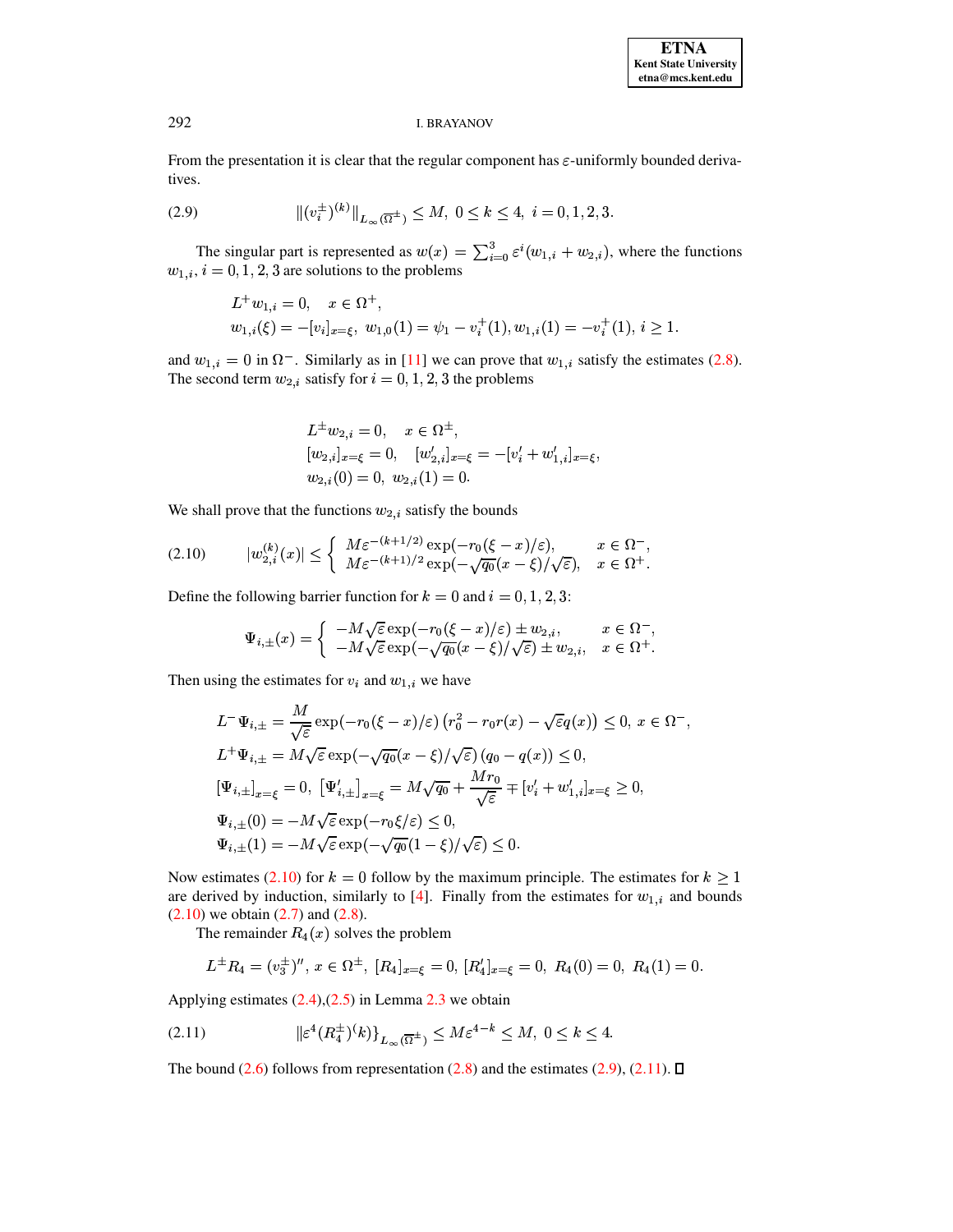**3.1. Grid and grid functions.** To obtain  $\varepsilon$ -uniform convergent difference scheme we shall construct a special partially uniform (Shishkin) mesh  $\bar{\omega}_h$  condensed near to boundary  $x = 1$  and around interface point  $x = \xi$ 

$$
\bar{\omega}_h = \{x_i, x_i = x_{i-1} + h_i, i = 1, 2, \dots, m + n = N, x_0 = 0, x_m = \xi, x_N = 1\},\
$$

where

$$
h_i = \begin{cases} h^1 = \frac{2(\xi - \delta_1)}{m}, & i = 1, ..., m/2, \\ h^2 = \frac{2\delta_1}{m}, & i = m/2 + 1, ..., m \\ h^3 = \frac{4\delta_2}{m}, & i = m + 1, ..., m + n/4, \\ h^4 = \frac{2(1 - \xi - 2\delta_2)}{n}, & i = m + n/4 + 1, ..., m + 3n/4, \\ h^3 = \frac{4\delta_2}{n}, & i = m + 3n/4 + 1, ..., N, \\ \delta_1 = \min\{\sigma_1 \varepsilon \ln m/r_0, \xi/2\}, & \delta_2 = \min\{\sigma_2\sqrt{\varepsilon} \ln n/\sqrt{q_0}, (1 - \xi)/4\}. \end{cases}
$$

The structure of the mesh follows the pattern of the boundary and the interior layers. Near the layers it is  $O(\varepsilon)$  in  $\Omega^-$  and  $O(\sqrt{\varepsilon})$  in  $\Omega^+$ . The parameters  $\sigma_1$  and  $\sigma_2$  play essential role in the proof of the uniform convergence below. In section 2 we obtained that the singular part is small outside of the layers. More exactly it is  $O(N^{-\sigma_k})$ ,  $k = 1, 2$ . Thus the error due to singular part will be  $O(N^{-\sigma_k})$ ,  $k = 1, 2$  at the points where condensed and coarse mesh meet. Therefore to obtain second order of convergence we should have  $\sigma_1, \sigma_2 \geq 2$ ; see [3, 4].

Let  $u(x_i)$  and  $v(x_i)$  be mesh functions of the discrete argument  $x_i \in \bar{\omega}_h$ . Let in addition g be a partially continuous function with possible discontinuity at the mesh point  $x_m = \xi$ . Denote  $g_i = g(x_i)$  and  $g_m^{\pm} = g(x_m \pm 0)$ . We shall also use the following notations for the grid,

$$
\hat{h}_i = \frac{h_i + h_{i+1}}{2}, \ \bar{g}_m = \frac{h_{m+1}g_m^+ + h_m g_m^-}{2\hat{h}_m}, \ D^-v_i = \frac{v_i - v_{i-1}}{h_i}, \ \breve{D}^- = \frac{v_i - v_{i-1}}{\hat{h}_i}
$$
\n
$$
D^+v_i = D^-v_{i+1}, \ \hat{D}^+ = \frac{v_{i+1} - v_i}{\hat{h}_i}, \ \hat{D}^+D^-v_i = \frac{D^-v_{i+1} - D^-v_i}{\hat{h}_i}.
$$

Further we shall use the discrete maximum norm

$$
||u||_{\infty,\bar{\omega}_h} = \max_{x_i \in \bar{\omega}_h} |u_i|.
$$

**3.2. Finite difference scheme.** To obtain a numerical approximation we shall use the balance equation for problem (1.1)-(1.4). Denote by  $x_{i-1/2} = x_i - h_i/2$ ,  $u_{i-1/2} = u(x_{i-1/2})$ . Integrating equation (1.1) on the interval  $(x_{i-1/2}, x_{i+1/2}), i = 1, ..., m-1$  and dividing by  $h_i$  we get

<span id="page-5-0"></span>
$$
(3.1) \qquad -\frac{\varepsilon}{\hat{h}_i}(u'_{i+1/2} - u'_{i-1/2}) = \frac{1}{\hat{h}_i}\int_{x_{i-1/2}}^{x_{i+1/2}} (f(x) - r(x)u'(x) - q(x)u(x))dx.
$$

After approximation of the integrals in  $(3.1)$  we obtain

<span id="page-5-1"></span>(3.2) 
$$
- \frac{\varepsilon}{\hat{h}_i} \left[ u'_{i+1/2} (1 - R_{i+1}^h) - u'_{i-1/2} (1 + R_i^h) \right] + q_i u_i = f_i,
$$

where

$$
r_i^h = r(x_i - 0.5h_i), \ R_i^h = \frac{h_i r_i^h}{2\varepsilon}.
$$

**ETNA Kent State University**  $etna@mcs. kent.edu$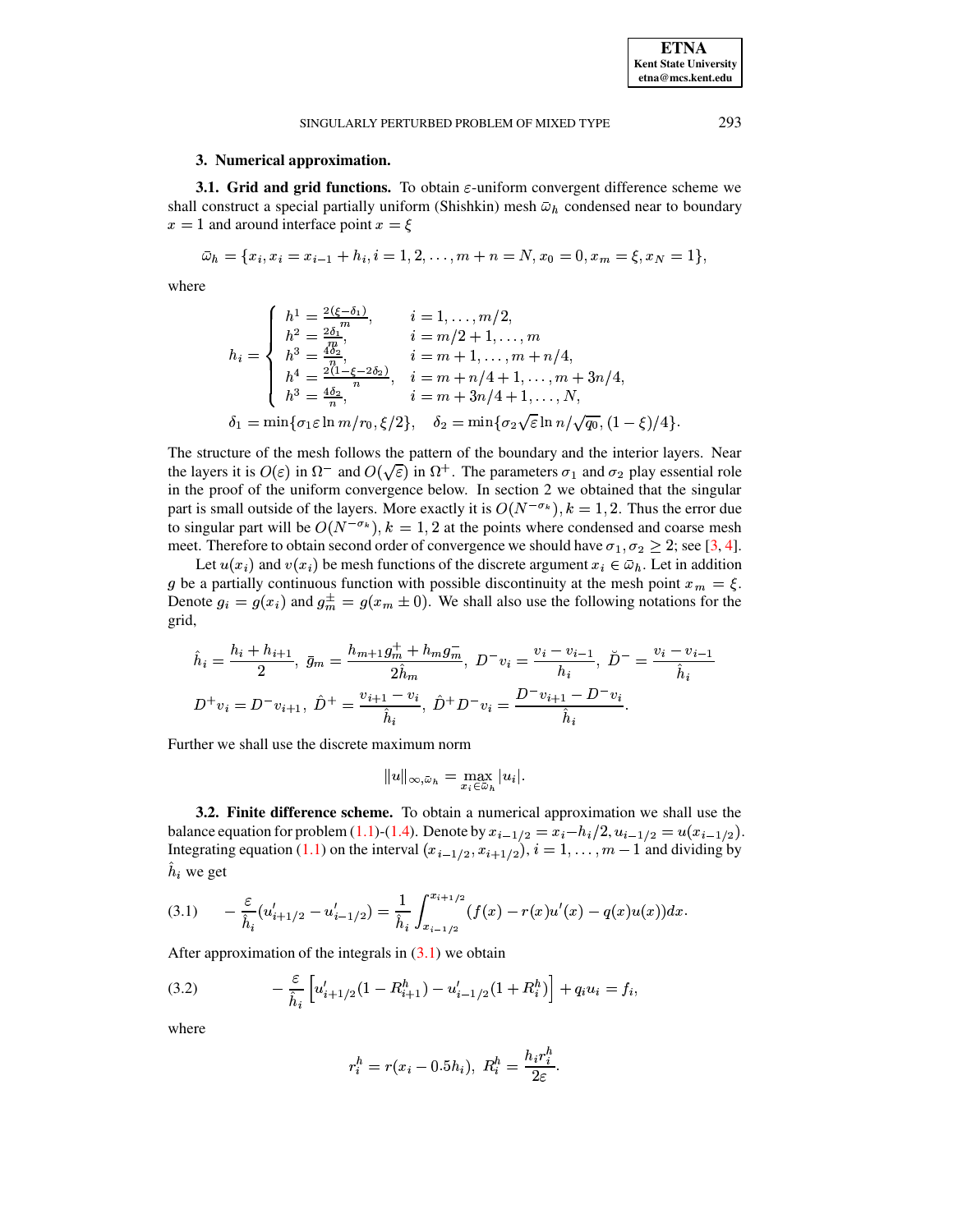Now we approximate

(3.3) 
$$
u'_{i-1/2} \approx D^{-}U_i, u'_{i+1/2} \approx D^{+}U_i.
$$

and use that

<span id="page-6-1"></span>
$$
1-R_i^h=\frac{1}{1+R_i^h}-\frac{R_i^h}{1+(R_i^h)^{-1}},\;1+R_i^h=\frac{1}{1+R_i^h}+2R_i^h-\frac{R_i^h}{1+(R_i^h)^{-1}}.
$$

Ignoring the term  $\varepsilon u''$  in [\(1.1\)](#page-0-0) we replace the first derivative  $u'$  by  $(f - qu)/r$  to obtain an approximation

$$
\hat{D}^{+}\left(\frac{\varepsilon R_{i}^{h}D^{-}u_{i}}{1+(R_{i}^{h})^{-1}}\right)=\frac{1}{2}\hat{D}^{+}\left(\frac{h_{i}r_{i}^{h}D^{-}u_{i}}{1+(R_{i}^{h})^{-1}}\right)\approx\frac{1}{2}\hat{D}^{+}\left(\frac{h_{i}(f_{i}-q_{i}u_{i})}{1+(R_{i}^{h})^{-1}}\right)=\frac{1}{2}\hat{D}^{+}\left(\frac{h_{i}f_{i}}{1+(R_{i}^{h})^{-1}}\right)-\frac{1}{2}\hat{D}^{+}\left(\frac{h_{i}q_{i}u_{i}}{1+(R_{i}^{h})^{-1}}\right)=\frac{1}{2}\hat{D}^{+}\left(\frac{h_{i}f_{i}}{1+(R_{i}^{h})^{-1}}\right)-\frac{1}{2}\hat{D}^{+}\left(\frac{h_{i}q_{i}}{1+(R_{i}^{h})^{-1}}\right)u_{i}-\frac{q_{i+1}h_{i+1}^{2}/\hat{h}_{i}}{2(1+(R_{i+1}^{h})^{-1})}D^{+}u_{i}\approx\frac{1}{2}\hat{D}^{+}\left(\frac{h_{i}f_{i}}{1+(R_{i}^{h})^{-1}}\right)-\frac{1}{2}\hat{D}^{+}\left(\frac{h_{i}q_{i}}{1+(R_{i}^{h})^{-1}}\right)u_{i}-\frac{h_{i+1}^{2}/\hat{h}_{i}}{2(1+(R_{i+1}^{h})^{-1})}\frac{q_{i+1}f_{i}}{r_{i+1}}+\frac{h_{i+1}^{2}/\hat{h}_{i}}{2(1+(R_{i+1}^{h})^{-1})}\frac{q_{i+1}q_{i}}{r_{i+1}}.
$$

<span id="page-6-3"></span>Thus from  $(3.2)$  we get on the left the so called modified Samarskii scheme, see [\[2\]](#page-14-2).  $\mathbf{F}$   $\mathbf{F}$   $\mathbf{F}$   $\mathbf{F}$   $\mathbf{F}$   $\mathbf{F}$   $\mathbf{F}$   $\mathbf{F}$   $\mathbf{F}$   $\mathbf{F}$   $\mathbf{F}$   $\mathbf{F}$   $\mathbf{F}$   $\mathbf{F}$   $\mathbf{F}$   $\mathbf{F}$   $\mathbf{F}$   $\mathbf{F}$   $\mathbf{F}$   $\mathbf{F}$   $\mathbf{F}$   $\mathbf{F}$   $\mathbf{F}$   $\mathbf{F}$   $\mathbf{$ (3.4) where

$$
\kappa_i^h = (1 + R_i^h)^{-1}, q_i^h = q_i + \frac{1}{2}\hat{D}^+\left(\frac{h_i q_i}{1 + (R_i^h)^{-1}}\right) - \frac{h_{i+1}^2 / \hat{h}_i}{2(1 + (R_{i+1}^h)^{-1})} \frac{q_{i+1} q_i}{r_{i+1}},
$$
  

$$
f_i^h = f_i + \frac{1}{2}\hat{D}^+\left(\frac{h_i f_i}{1 + (R_i^h)^{-1}}\right) - \frac{h_{i+1}^2 / \hat{h}_i}{2(1 + (R_{i+1}^h)^{-1})} \frac{q_{i+1} f_i}{r_{i+1}}.
$$

Integrating equation [\(1.2\)](#page-0-0) on the interval  $(x_{i-1/2}, x_{i+1/2}), i = m+1, \ldots, N-1$  and dividing by  $h_i$  we get

<span id="page-6-0"></span>(3.5) 
$$
-\frac{\varepsilon}{\hat{h}_i}(u'_{i+1/2}-u'_{i-1/2})=\frac{1}{\hat{h}_i}\int_{x_{i-1/2}}^{x_{i+1/2}}(f(x)-q(x)u(x))dx.
$$

After approximation of the integrals in  $(3.5)$ , applying  $(3.3)$ , we obtain the following finite difference scheme on the right of the interface

<span id="page-6-4"></span>(3.6) 
$$
L^{h}U_{i} = -\varepsilon \hat{D}^{+}D^{-}U_{i} + q_{i}U_{i} = f_{i}, \quad i = m+1, ..., N-1.
$$

To obtain numerical approximation on the interface we integrate equation  $(1.1)$  on the interval  $(x_{m-1/2}, x_m - 0)$ , equation [\(1.2\)](#page-0-0) on the interval  $(x_m + 0, x_{m+1/2})$ , sum the integrands and use the interface conditions  $(1.3)$  to get

<span id="page-6-2"></span>
$$
-\frac{\varepsilon}{\hat{h}_m}(u'_{m+1/2} - u'_{m-1/2}) = \frac{1}{\hat{h}_m} \int_{x_{m-1/2}}^{x_m - 0} (f(x) - r(x)u'(x) - q(x)u(x))dx + \frac{1}{\hat{h}_m} \int_{x_m + 0}^{x_{m+1/2}} (f(x) - q(x)u(x))dx.
$$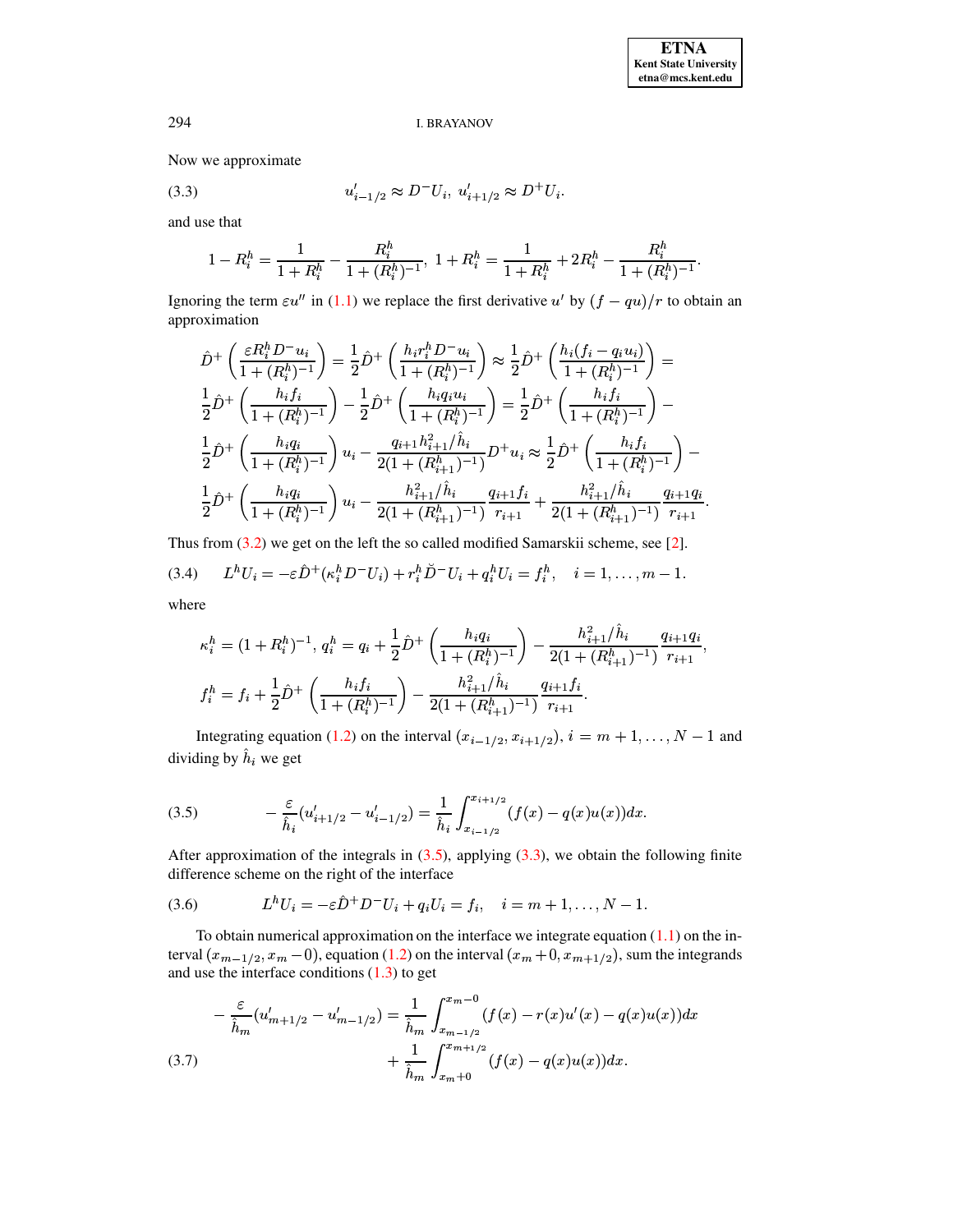After approximation of the integrals in  $(3.7)$  we get

$$
-\frac{\varepsilon}{\hat{h}_m} \left[ u'_{m+1/2} - u'_{m-1/2} (1 + R_m^h) \right] + \bar{q}_m u_m = \bar{f}_m
$$

Now using the equation  $(1.2)$  and the interface conditions  $(1.3)$  we approximate

$$
\frac{\varepsilon}{\hat{h}_m}(1+R_m^h)u'_{m-1/2} = \frac{\varepsilon}{\hat{h}_m} \left( \frac{1}{1+R_m^h} + 2R_m^h - \frac{R_m^h}{1+(R_m^h)^{-1}} \right) u'_{m-1/2} \approx
$$
\n
$$
\kappa_m^h D^- U_m + r_m^h \breve{D}^- U_m - \frac{h_m}{2\hat{h}_m(1+(R_m^h)^{-1})} (f_{m-0} - q_{m-0}U_m),
$$
\n
$$
\frac{\varepsilon}{\hat{h}_m} u'_{m+1/2} \approx \frac{\varepsilon}{\hat{h}_m} u'_{m+1/2} - \frac{\varepsilon h_{m+1}^2}{6\hat{h}_m} u^{(3)}_{m+0} =
$$
\n
$$
\frac{\varepsilon}{\hat{h}_m} u'_{m+1/2} + \frac{h_{m+1}^2}{6\hat{h}_m} (f'_{m+0} - q'_{m+0}u_m - q_{m+0}u'_{m+0}) \approx
$$
\n
$$
\frac{\varepsilon}{\hat{h}_m} D^+ U_m + \frac{h_{m+1}^2}{6\hat{h}_m} (D^+ f_m - U_m D^+ q_m - q_{m+0}D^+ U_m).
$$

The term  $-\varepsilon h_{m+1}^2 u_{m+0}^{(3)}/(6\hat{h}_m)$  is added to ensure the second order of convergence (see the proof of Theorem  $\frac{5.1}{1.0}$  below). Thus we obtain the following difference scheme on the interface

<span id="page-7-0"></span>
$$
(3.8) \quad L^h U_m = \left(\rho_m^h - \frac{\varepsilon}{\hat{h}_m}\right) D^+ U_m + \left(\frac{h_m r_m^h + \varepsilon \kappa_m^h}{\hat{h}_m}\right) D^- U_m + q_m^h U_m = f_m^h,
$$

where

$$
\rho_m^h = \frac{q_{m+0}h_{m+1}^2}{6\hat{h}_m}, \ q_m^h = \bar{q}_m + \frac{h_m q_{m-0}}{2\hat{h}_m (1 + (R_m^h)^{-1}} + \frac{h_{m+1}^2}{6\hat{h}_m} D^+ q_m,
$$
  

$$
f_m^h = \bar{f}_m + \frac{h_m f_{m-0}}{2\hat{h}_m (1 + (R_m^h)^{-1})} + \frac{h_{m+1}^2}{6\hat{h}_m} D^+ f_m.
$$

Setting the boundary conditions

<span id="page-7-1"></span>(3.9) 
$$
U_0 = \psi_0, \ U_N = \psi_1,
$$

we obtain the discrete problem  $(P<sup>h</sup>)$ : (3.4), (3.6), (3.8), (3.9). By (1.5) the coefficients in  $(P<sup>h</sup>)$  are such that

<span id="page-7-2"></span>
$$
(3.10) \t\t \kappa^h > 0, q_i^h \ge q_0/2, r_i^h \ge r_0, i = 1, \ldots, m, q_i \ge q_0, i = 1, \ldots, N-1
$$

Since  $h_{m+1} = 0(\sqrt{\varepsilon}n^{-1} \ln n)$  then for sufficiently large *n* independent of  $\varepsilon$  holds

(3.11) 
$$
\frac{\varepsilon}{\hat{h}_m} - \rho_m^h \ge \rho_0 > 0.
$$

Therefore this difference scheme satisfies the discrete maximum principle.

<span id="page-7-3"></span>LEMMA 3.1. If  $U_0 \ge 0$ ,  $U_N \ge 0$  and  $L^hU_i \ge 0$ , then  $U \ge 0$  on  $\bar{\omega}_h$ .

An immediate consequence of this discrete maximum principle is the following inequality,

LEMMA 3.2. Let U be a solution to the discrete problem  $(P<sup>h</sup>)$  satisfying zero boundary conditions. Then

$$
||U||_{\infty,\bar{\omega}_h} \leq \frac{2||L^hU||_{\infty,\omega_h}}{q_0}.
$$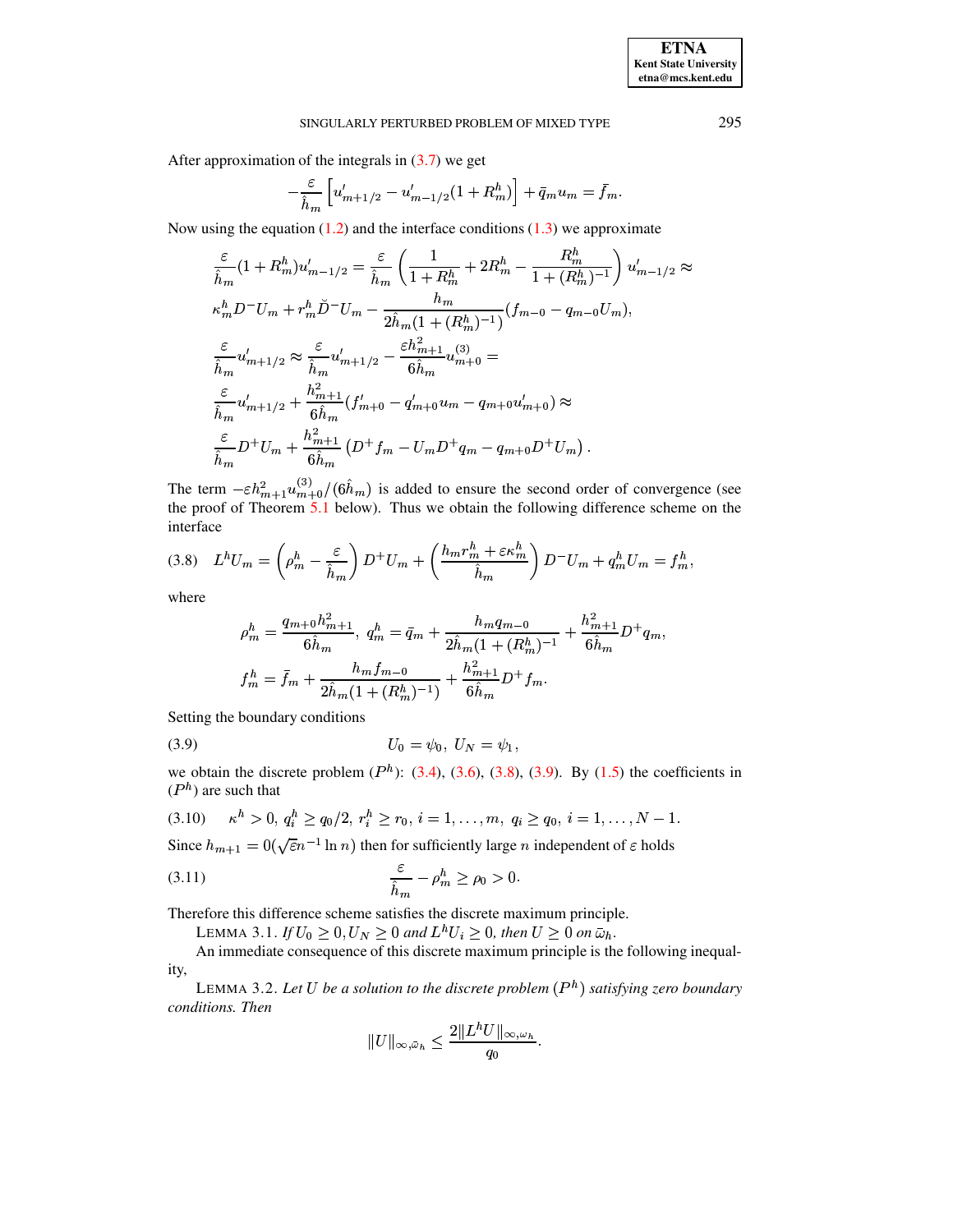**4.** A priori estimates. Let  $V^-$  be a solution to the discrete problem  $(P^{h,-})$ ,

$$
L^{h,-}V_i^- = -\varepsilon \hat{D}^+ (\kappa_i^h D^- V_i^-) + r_i^h \check{D}^- V_i^- + q_i^h V_i^- = f_i^h, i = 1 : m - 1
$$
  

$$
V_0^- = 0, \quad L^{h,-}V_m^- = \frac{2\varepsilon}{h_m} \kappa_m^h D^- V_m^- + 2r_m^h D^- V_m^- + q_m^{h,-} V_m^- = f_m^{h,-},
$$

where

$$
q_m^{h,-} = q_{m-0} + \frac{q_{m-0}}{1 + (R_m^h)^{-1}}, \, f_m^{h,-} = f_{m-0} + \frac{f_{m-0}}{1 + (R_m^h)^{-1}}.
$$

For the grid functions defined on the mesh  $\bar{\omega}_h^- = \{x_0, \ldots, x_m\}$  and vanishing for  $x_0$ , define the scalar product

<span id="page-8-0"></span>(4.1) 
$$
(y,v]_{0,\omega_h^-} = \sum_{i=1}^{m-1} \hat{h}_i y_i v_i + \frac{h_m}{2} y_m v_m
$$

and the norms

$$
|v| |_{1,\omega_h^-}= (|v|,1]_{0,\omega_h^-}, \quad \|v\|_{\infty,\bar\omega_h^-}=\max_{x_i\in\bar\omega_h^-}|v_i|.
$$

The following problem  $(P^{h*,-})$  is adjoint to  $(P^{h,-})$  in the sense of the scalar product (4.1),

$$
L^{h*,-}W_i^- = -\varepsilon \hat{D}^+ (\kappa_i^h D^- W_i^-) - \hat{D}^+ (r_i^h W_i^-) + q_i^h W_i^- = f_i^h, i = 1:m-1
$$
  

$$
W_0^- = 0, \quad L^{h*,-}W_m^- = \frac{2\varepsilon}{h_m} \kappa_m^h D^- W_m^- + \frac{2r_m^h}{h_m} W_m^- + q_m^{h,-} W_m^- = f_m^{h,-}.
$$

Now, we consider the Green function  $G^-(x_i, \eta_j)$  of problem  $(P^{h,-})$ . As a function of  $x_i$ , with  $\eta_j$  held constant, it is defined by the relations

<span id="page-8-1"></span>(4.2) 
$$
L^{h,-}G^{-}(x_i,\eta_j)=\delta^{h}(x_i,\eta_j), i=1:m, G^{-}(0,\eta_j)=0.
$$

As a function of  $\eta_j$ , with  $x_i$  held constant, Green function  $G^-(x_i, \eta_j)$  satisfies the equations

<span id="page-8-3"></span>(4.3) 
$$
L^{h*,-}G^{-}(x_i,\eta_j)=\delta^h(x_i,\eta_j), j=1:m, G^{-}(x_i,0)=0
$$

where

$$
\delta^h(x_i, \eta_j) = \begin{cases} \hat{h}_i, & \text{if } x_i = \eta_j, \\ 0, & \text{if } x_i \neq \eta_j. \end{cases}
$$

Denote  $f^{h,-} = f_i^h$  for  $i = 1, ..., m - 1$ . It is obvious that the solution to problem  $(P^{h,-})$  is expressed in terms of Green function as

<span id="page-8-4"></span>(4.4) 
$$
V^{-}(x_i) = (G^{-}(x_i, \eta_j), f_i^{h, -}]_{0, \omega_h^{-}},
$$

whereas the solution to  $(P^{h*,-})$  is written as

$$
W^-(x_i) = (G^-(\eta_j, x_i), f_j^h]_{0,\omega_h^-}.
$$

LEMMA 4.1. If conditions (3.10) are fulfilled, the Green function  $G^-(x_i, \eta_i)$  is nonnegative and  $\varepsilon$ -uniformly bounded:

<span id="page-8-2"></span>
$$
(4.5) \t\t 0 \le G^{-}(x_i, \eta_j) \le r_0^{-1}.
$$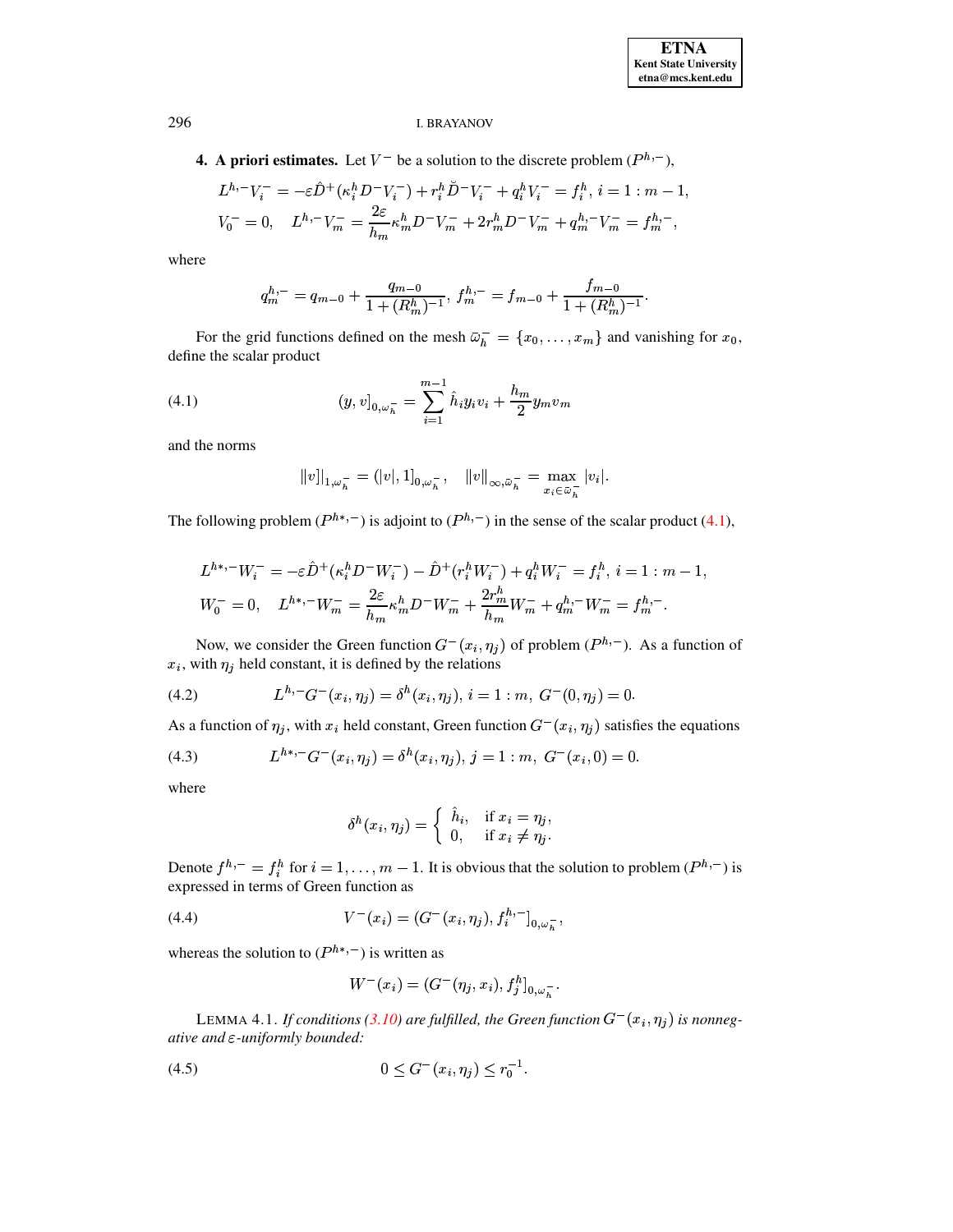Moreover, the solution to problem  $(P^{h,-})$  satisfies the estimate

<span id="page-9-2"></span>(4.6) 
$$
||V^{-}||_{\infty,\bar{\omega}_{h}^{-}} \leq r_{0}^{-1}||f^{h,-}]|_{1,\omega_{h}^{-}}.
$$

*Proof.* Fix  $x_i \in \omega_h^-$ . The fact that the Green function is nonnegative obviously follows from (4.2) and the validity of the maximum principle for  $L^{h,-}$  under conditions (3.10). To derive the estimate in (4.5), consider a point  $\eta_{j_0} \in \bar{w}_h^-$  such that

<span id="page-9-0"></span>(4.7) 
$$
G^{-}(x_i, \eta_{j_0}) = \max_{\eta_j \in \bar{w}\omega_n^-} G^{-}(x_i, \eta_j).
$$

Multiplying (4.3) by  $\hat{h}_j$  for  $j = 1 : m - 1$ , by  $h_m/2$  for  $j = 2$  and summing up the results with respect to  $j$  from  $j_0$  to  $m$  one obtains

<span id="page-9-1"></span>
$$
\sum_{j=j_0}^{m-1} \hat{h}_j L^{h*,-} G^-(x_i, \eta_j) + \frac{h_m}{2} L^{h*,-} G^-(x_i, \eta_m) +
$$
  

$$
r_{j_0}^h G^-(x_i, \eta_{j_0}) + \sum_{j=j_0}^{m-1} \hat{h}_j q_j^h G^-(x_i, \eta_j) + \frac{h_m}{2} q_m^{h,-} G^-(x_i, \eta_m) =
$$
  
(4.8) 
$$
\sum_{j=j_0}^{m-1} \hat{h}_j \delta^h(x_i, \eta_j) + \frac{h_m}{2} \delta^h(x_i, \eta_m) \le 1.
$$

Since the Green's function is nonnegative and  $(4.7)$  holds, then all terms in  $(4.8)$  are nonnegative. Thus  $(3.10)$  implies  $(4.5)$ . The estimate  $(4.6)$  follows directly from  $(4.5)$  and the representation (4.4).  $\Box$ <br>Let now  $V^+$ ,  $V_i^+ = V_{m+i}^+$  be a solution to the discrete problem ( $P^{h,+}$ ):

$$
L^{h,+}V_i^+ = -\varepsilon \hat{D}^+ D^- V_i^+ + q_i V_i^+ = f_i, \quad i = m+1, \dots, N-1,
$$
  

$$
V_N^+ = 0, \quad L^{h,+}V_m^+ = \left(\frac{h_{m+1}q_{m+0}}{3} - \frac{2\varepsilon}{h_{m+1}}\right) D^+ V_m + q_m^{h,+} V_m^+ = f_m^{h,+}.
$$

where

$$
q_m^{h,+} = q_{m+0} + \frac{h_{m+1}}{3} D^+ q_m, \ f_m^{h,+} = f_{m+0} + \frac{h_{m+1}}{3} D^+ f_m.
$$

Denote  $f_i^{h,+} = f_i$  and  $q_i^{h,+} = q_i$  for  $i = m + 1, ..., N - 1$ . The problem  $(P^{h,+})$  can be written in operator form

<span id="page-9-3"></span>(4.9) 
$$
A^+V_i^+ = f^{h,+}, i, \ i = m, \dots, N-1, \ V_N = 0.
$$

For the grid functions defined on the mesh  $\bar{\omega}_h^+ = \{x_m, \dots, x_N\}$  and vanishing for  $x_N$ , define the scalar product

<span id="page-9-4"></span>
$$
(4.10) \t[y,v]_{0,\omega_h^+} = \sum_{i=m+1}^{N-1} \hat{h}_i y_i v_i + \tilde{h}_m y_m v_m, (y,v]_{*,\omega_h^+} = \sum_{i=m+1}^{N} h_i y_i v_i.
$$

where

$$
\tilde{h}_m = \frac{3h_{m+1}\varepsilon}{6\varepsilon - q_{m+0}h_{m+1}^2} \le c_0 h_{m+1}.
$$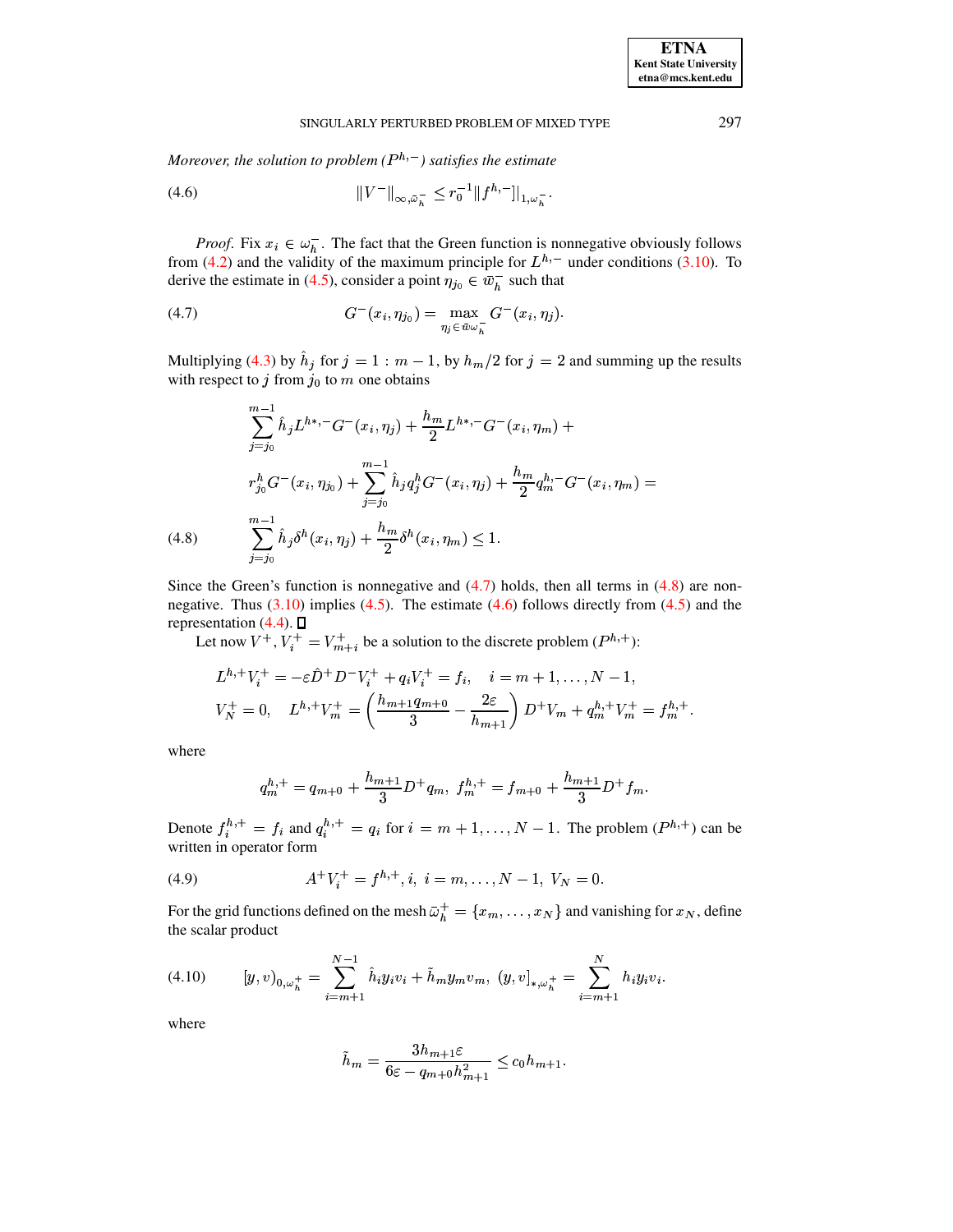and  $c_0$  is independent of  $\varepsilon$  constant, given in (3.11).

LEMMA 4.2. The operator  $A^+$  from (4.9) is selfadjoint and positive definite in the scalar product  $[.,.)_{{0,\omega_*^+}}$  defined in (4.10). For arbitrary discrete functions y, v defined on  $\omega_h^+$  and satisfying  $y_N = v_N = 0$  holds

<span id="page-10-1"></span>(4.11) 
$$
[y,v)_{A^+} \equiv [A^+y,v)_{0,\omega_h^+} = \varepsilon (D^-y,D^-v]_{*,\omega_h^+} + [q^{h,+}y,v)_{0,\omega_h^+}.
$$

*Proof.* The operator  $A^+$  satisfies

$$
[y, v)_{A^{+}} = -\varepsilon (D^{+} y_{m}) v_{m} - \sum_{i=m+1}^{N-1} \varepsilon \hat{h}_{i} (\hat{D}^{+} D^{-} y_{i}) v_{i} + [q^{h,+} y, v)_{0, \omega_{h}^{+}} =,
$$
  

$$
\sum_{i=1}^{N} \varepsilon h_{i} D^{-} y_{i} D^{-} v_{i} + [q^{h,+} y, v)_{0, \omega_{h}^{+}} = \varepsilon (D^{-} y, D^{-} v]_{*, \omega_{h}^{+}} + [q^{h,+} y, v)_{0, \omega_{h}^{+}}
$$

Now the statement of the lemma follows from the positivity of  $q_i^{h,+}$ .  $\Box$ 

Since  $A^+$  is selfadjoint and positive definite operator, then  $(A^+)^{-1}$  is also selfadjoint and positive definite operator. So we can define the energy norms

(4.12) 
$$
||v||_{A^{+}} = \sqrt{[A^{+}v,v)_{0,\omega_{h}^{+}}}, \quad ||u||_{(A^{+})^{-1}} = \sqrt{[(A^{+})^{-1}v,v)_{0,\omega_{h}^{+}}}
$$

<span id="page-10-2"></span>LEMMA 4.3. Let  $V^+$  be a solution to problem ( $P^{h,+}$ ) then

(4.13) 
$$
||V^+||_{\infty,\bar{\omega}_h^+} \leq \frac{C}{\sqrt{\varepsilon}}||f^{h,+}||_{(A^+)^{-1}}.
$$

for some positive constant  $C$  independent of the small parameter  $\varepsilon$ .

*Proof.* Since  $A^+V^+ = f^{h,+}$  then  $V^+ = (A^+)^{-1}f^{h,+}$ . Using the embedding inequality  $(see [16])$ 

$$
\|V^+\|_{\infty,\bar{\omega}_h^+}\leq C (D^-V^+,D^-V^+]_{*,\omega_h^+}
$$

and estimate  $(4.11)$  we have

$$
||V^+||_{\infty,\bar{\omega}_h^+} \le C(D^-V^+, D^-V^+]_{*,\omega_h^+} \le \frac{C}{\sqrt{\varepsilon}}[A^+V^+, V^+)_{0,\omega_h^+}
$$
  
=  $\frac{C}{\sqrt{\varepsilon}}[f^{h,+}, (A^+)^{-1}f^{h,+})_{0,\omega_h^+} = \frac{C}{\sqrt{\varepsilon}}|[f^{h,+}||(A^+)^{-1}.\quad \Box$ 

**5. Uniform convergence.** Suppose that  $m \approx n \approx N/2$ . Let  $Z = U - u$  be the error of the discrete problem  $(P<sup>h</sup>)$ . Then Z satisfies

<span id="page-10-0"></span>
$$
L^{h}Z = (f_i^h - f_i) - (L^{h}u_i - Lu_i) \equiv \psi_i, \quad x_i \in \omega_h, \quad Z_0 = Z_N = 0.
$$

The next Theorem gives the main result in this paper.

THEOREM 5.1. Let the conditions in Theorem 2.4 be fulfilled. If the parameters of the mesh satisfy  $\sigma_1, \sigma_2 \geq 2$ ,  $n \approx m \approx N/2$ , and N is sufficiently large (3.11) to hold, then the solution U of the discrete problem  $(P^h)$  is  $\varepsilon$ -uniformly convergent to the solution u to the continuous problem  $(1.1)$ - $(1.4)$  in discrete maximum norm and the following estimates hold

(5.1) 
$$
||U - u||_{\infty, \omega_h} \leq C N^{-2} \ln^2 N,
$$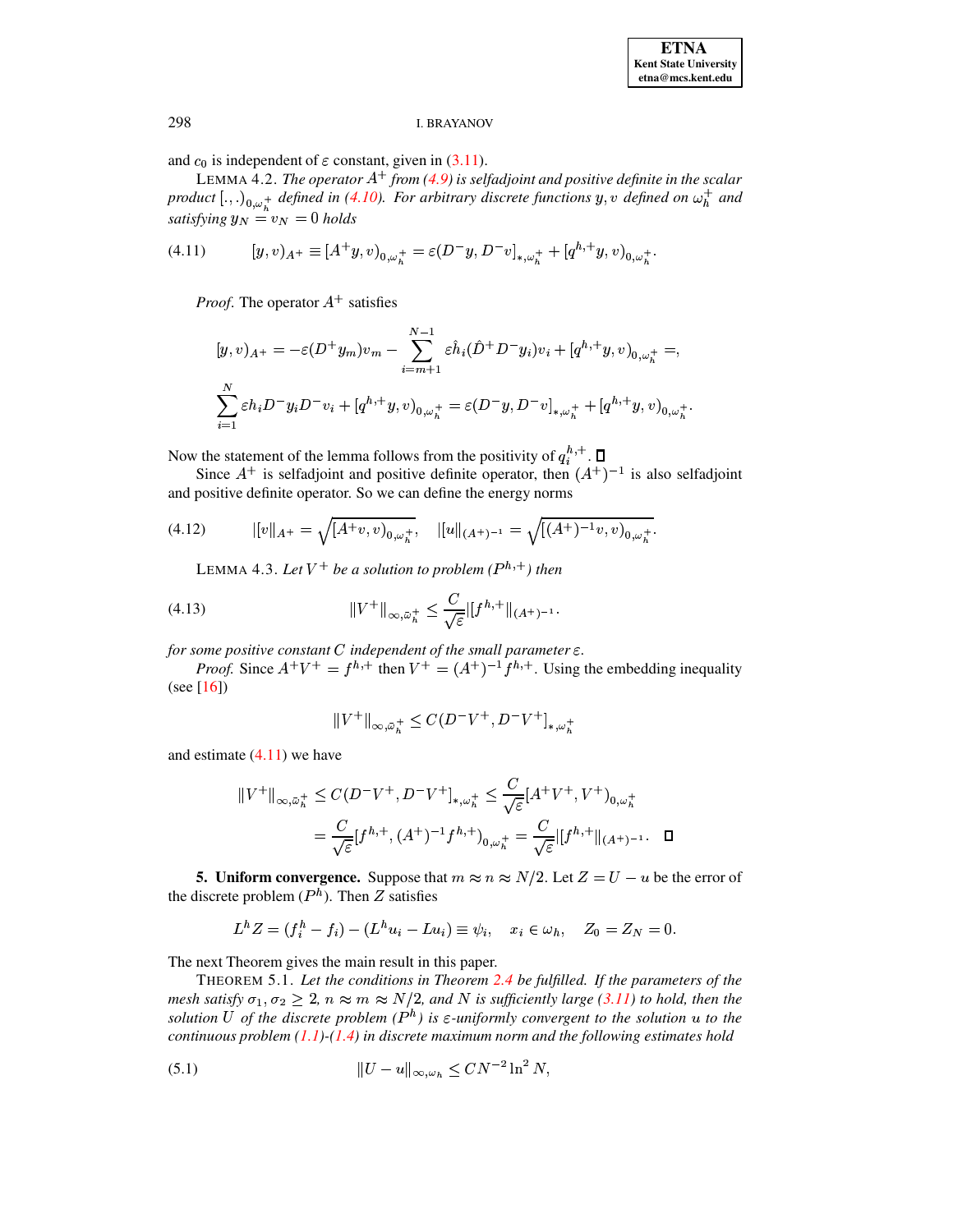for some positive constant  $C$  independent of the parameters of the mesh and the small parameter  $\varepsilon$ .

*Proof.* Using the fact that the solution  $u$  can be decomposed into regular part  $v$  and singular part w, that satisfy the estimates  $(2.6)$ - $(2.8)$  in Theorem 2.4 we can write the approximation error  $\psi_i$  in the form

$$
\psi_i = \psi_{1,i} + \psi_{2,i}
$$

where

$$
\psi_{1,i} = f_i^h - f_i - (L^h v_i - L v_i), \quad \psi_{2,i} = L^h w_i - L w_i
$$

Denote  $\Delta_i = [x_{i-1}, x_{i+1}], \Delta_i^- = [x_{i-1}, x_{i-0}]$  and  $\Delta_i^+ = [x_{i+0}, x_{i+1}]$ . We begin with the internal points in  $\omega_h^-$ . The approximation error has the form, see [4]

$$
\psi_i = \varepsilon \hat{D}^+ D^- u_i - \varepsilon u_i'' - \left[ \frac{1}{2} (r_{i+1}^h \hat{D}^+ u_i + r_i^h \check{D}^- u_i) - r_i u_i' \right] + \hat{D} \left( \frac{h_i}{2(1 + (R_i^h)^{-1})} (r_i^h D^- u_i + q_i u_i - f_i) \right) + \frac{h_{i+1}^2 / \hat{h}_i}{2(1 + (R_i^h)^{-1})} \frac{q_{i+1}}{r_{i+1}} (-r_{i+1} D^+ u_i - q_i u_i + f_i)
$$

Similarly to [2, 4], using that  $\varepsilon / (h_i(1 + (R_i^h)^{-1}))$  is  $\varepsilon$ -uniformly bounded, we can prove

<span id="page-11-0"></span>
$$
|\psi_i| \le C \left( (\varepsilon |h_{i+1} - h_i| + \hat{h}_i^2) \sum_{j=1}^3 \max_{x \in \Delta_i} |u^{(j)}(x)| + \varepsilon \hat{h}_i^2 \sum_{j=1}^4 \max_{x \in \Delta_i} |u^{(j)}(x)| + (|h_{i+1} - h_i| + \hat{h}_i^2) \sum_{j=1}^2 \max_{x \in \Delta_i} |u^{(j)}(x)| \right).
$$
\n(5.2)

On the interface we present the approximation error in the form

$$
\psi_m = \frac{h_m}{2\hat{h}_m} (\psi_{1,m} + \psi_{2,m}) + \frac{\varepsilon h_{m+1}}{2\hat{h}_m \tilde{h}_m} (\eta_{1,m+1} + \mu_m) + \frac{h_{m+1}}{2\hat{h}_m} (\xi_{1,m} + \xi_{2,m}).
$$

where

<span id="page-11-1"></span>
$$
|\psi_{1,m}| = \left| \frac{2\varepsilon}{h_m} \left[ v'_{m-0} - \frac{h_m}{2} v''_{m-0} - D^- v_{m-0} \right] + \left[ r_{m-0} v'_{m-0} - r_m^h D^- v_{m-0} \right] + \frac{1}{1 + (R_m^h)^{-1}} \left[ -\varepsilon v''_{m-0} - r_m^h D^- v_{m-0} + r_{m-0} v'_{m-0} \right] \n(5.3) \leq C \left( \varepsilon h_m \max_{x \in \Delta_m^-} |v^{(3)}(x)| + h_m \sum_{j=1}^2 \max_{x \in \Delta_m^-} |v^{(j)}(x)| \right) |\psi_{2,m}| = \left| \frac{2\varepsilon}{h_m} \left[ w'_{m-0} - \frac{h_m}{2} w''_{m-0} - D^- w_{m-0} \right] + \left[ r_{m-0} w'_{m-0} - r_m^h D^- w_{m-0} \right] + \frac{1}{1 + (R_m^h)^{-1}} \left[ -\varepsilon w''_{m-0} - r_m^h D^- w_{m-0} + r_{m-0} w'_{m-0} \right] \right|
$$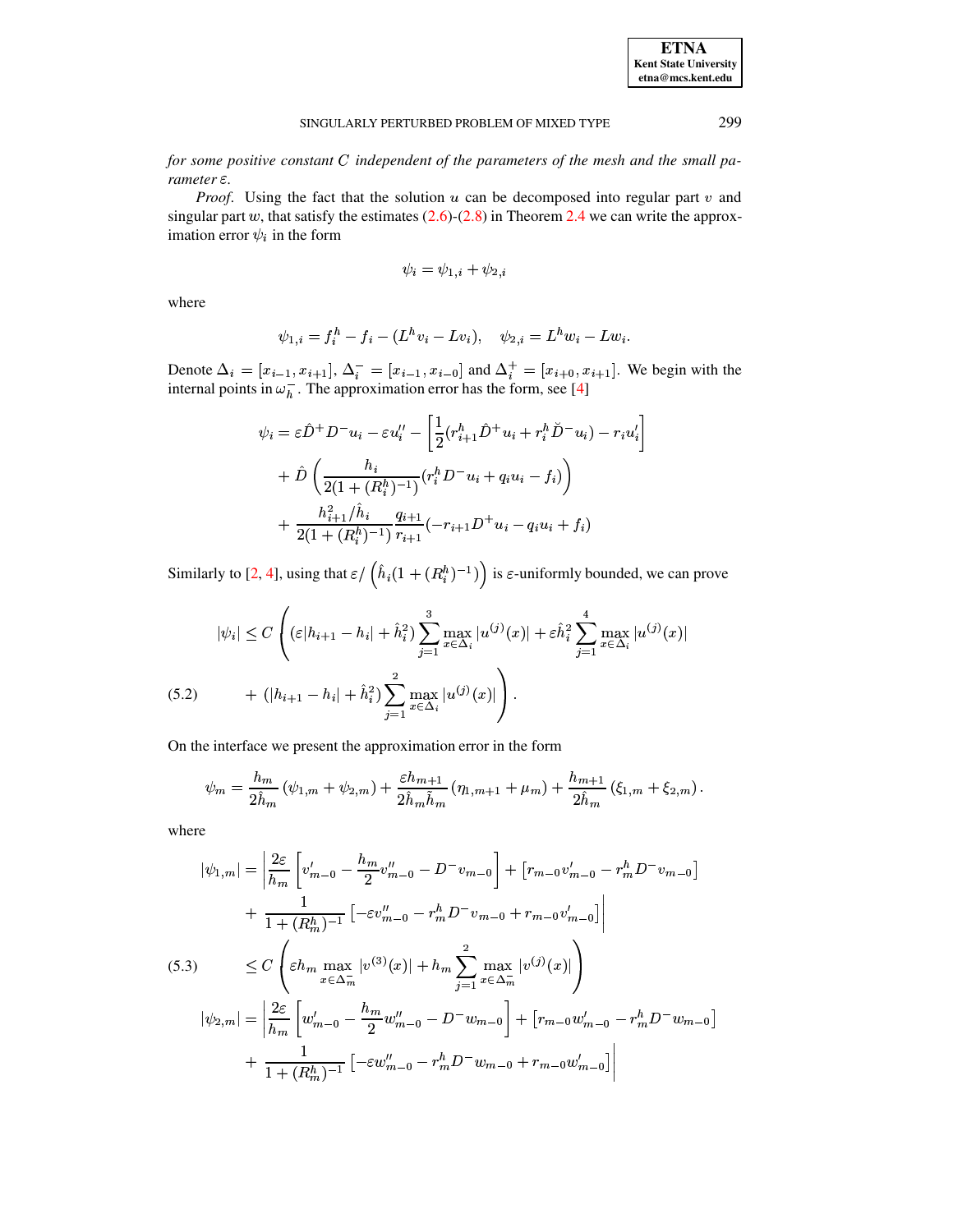$\Big)$ 

**I. BRAYANOV** 

(5.4) 
$$
\leq C \left( \varepsilon h_m \max_{x \in \Delta_m^-} |w^{(3)}(x)| + h_m \sum_{j=1}^2 \max_{x \in \Delta_m^-} |w^{(j)}(x)| \right)
$$
  
\n
$$
|\eta_{1,m+1}| = \frac{2\tilde{h}_m}{h_{m+1}} \left| -D^+ v_{m+0} + v'_{m+1/2} - \frac{h_{m+1}^2}{8} v_{m+1/2}^{(3)} \right|
$$
  
\n(5.5) 
$$
\leq C h_{m+1}^2 \max_{x \in \Delta_m^+} |v^{(3)}(x)|
$$
  
\n
$$
|\mu_m| = \frac{2\tilde{h}_m}{h_{m+1}} \left| v'_{m+0} + \frac{h_{m+1}}{2} v''_{m+0} + \frac{h_{m+1}^2}{6} v_{m+0}^{(3)} - v'_{m+1/2} + \frac{h_{m+1}^2}{8} v_{m+1/2}^{(3)} \right|
$$
  
\n(5.6) 
$$
\leq C h_{m+1}^2 \max_{x \in \Delta_m^+} |v^{(3)}(x)|
$$
  
\n
$$
|\xi_{1,m}| = \frac{h_{m+1}}{3} |f'_{m+0} - q'_{m+0}u_m - q_{m+0}u'_{m-0} - D^+ f_{m+0} + u_m D^+ g_{m+0}
$$
  
\n(5.7) 
$$
- q_{m+0} D^- u_{m-0}| \leq C \left( h_{m+1}^2 + h_{m+1} h_m \max_{x \in \Delta_m^-} |u^{(2)}(x)| \right)
$$
  
\n
$$
|\xi_{2,m}| = \frac{2\varepsilon}{h_{m+1}} \left| -D^+ w_{m+0} + w'_{m+0} + \frac{h_{m+1}}{2} w''_{m+0} + \frac{h_{m+1}^2}{6} w_{m+0}^{(3)} \right|
$$
  
\n(5.8) 
$$
\leq C \varepsilon h_{m+1}^2 \max_{x \in \Delta_m^+} |w^{(4)}(x)|
$$

At the interior points on the interval  $(\xi, 1)$  we present the approximation error in the form

$$
\psi_i = \varepsilon D^+ \eta_{1,i} + \xi_{1,i} + \xi_{2,i},
$$

where

<span id="page-12-0"></span>(5.9) 
$$
|\eta_{1,i}| = \left| -D^{-}v_{i} + v'_{i-0.5} - \frac{h_{i}^{2}}{8}v_{i-0.5}^{(3)} \right| \leq Ch_{i}^{2} \max_{x \in \Delta_{i}^{-}} |v^{(3)}(x)|
$$

$$
|\xi_{1,i}| = \varepsilon \left| v''_{i} - \frac{1}{\hat{h}_{i}} \left( v'_{i+0.5} - v'_{i-0.5} - \frac{h_{i+1}^{2}}{8}v_{i+0.5}^{(3)} + \frac{h_{i}^{2}}{8}v_{i-0.5}^{(3)} \right) \right|
$$

$$
\leq C\varepsilon h_{i}^{2} \max_{x \in \Delta_{i}} |v^{(4)}(x)|
$$

$$
|\xi_{2,i}| = \left| \varepsilon \hat{D}^{+} D^{-} w_{i} - \varepsilon w''_{i} \right| \leq C\varepsilon \min \left\{ \max_{x \in \Delta_{i}} |w^{(2)}(x)|, \right\}
$$

$$
(5.11) \qquad |h_{i+1} - h_{i}| \max_{x \in \Delta_{i}} |w^{(3)}(x)| + h_{i}^{2} \max_{x \in \Delta_{i}} |w^{(4)}(x)| \right\}.
$$

Now we decompose the error Z in the form  $Z = Z^1 + Z^2 + Z^3$ . The first term  $Z^1$  is a solution to the problem

$$
L^{h,-}Z_i^1=\psi_{1,i}+\psi_{2,i}, i=1,\ldots,m, Z_0^1=0.
$$

Using Theorem 2.4 and estimates  $(5.2)$ - $(5.4)$ , similarly to [2, 4] we obtain

$$
\|\psi_1\|_{1,\omega_h^-} = O(N^{-2} \ln^2 N), \ \|\psi_2\|_{1,\omega_h^-} = O(\sqrt{\varepsilon} N^{-2} \ln^2 N).
$$

Applying the a priori estimates  $(4.6)$  we get

<span id="page-12-1"></span>
$$
(5.12) \t\t\t ||Z1||_{\infty,\omega_h^-} \leq C \left( \|\psi_1\|_{1,\omega_h^-} + \|\psi_2\|_{1,\omega_h^-} \right) \leq C N^{-2} \ln^2 N.
$$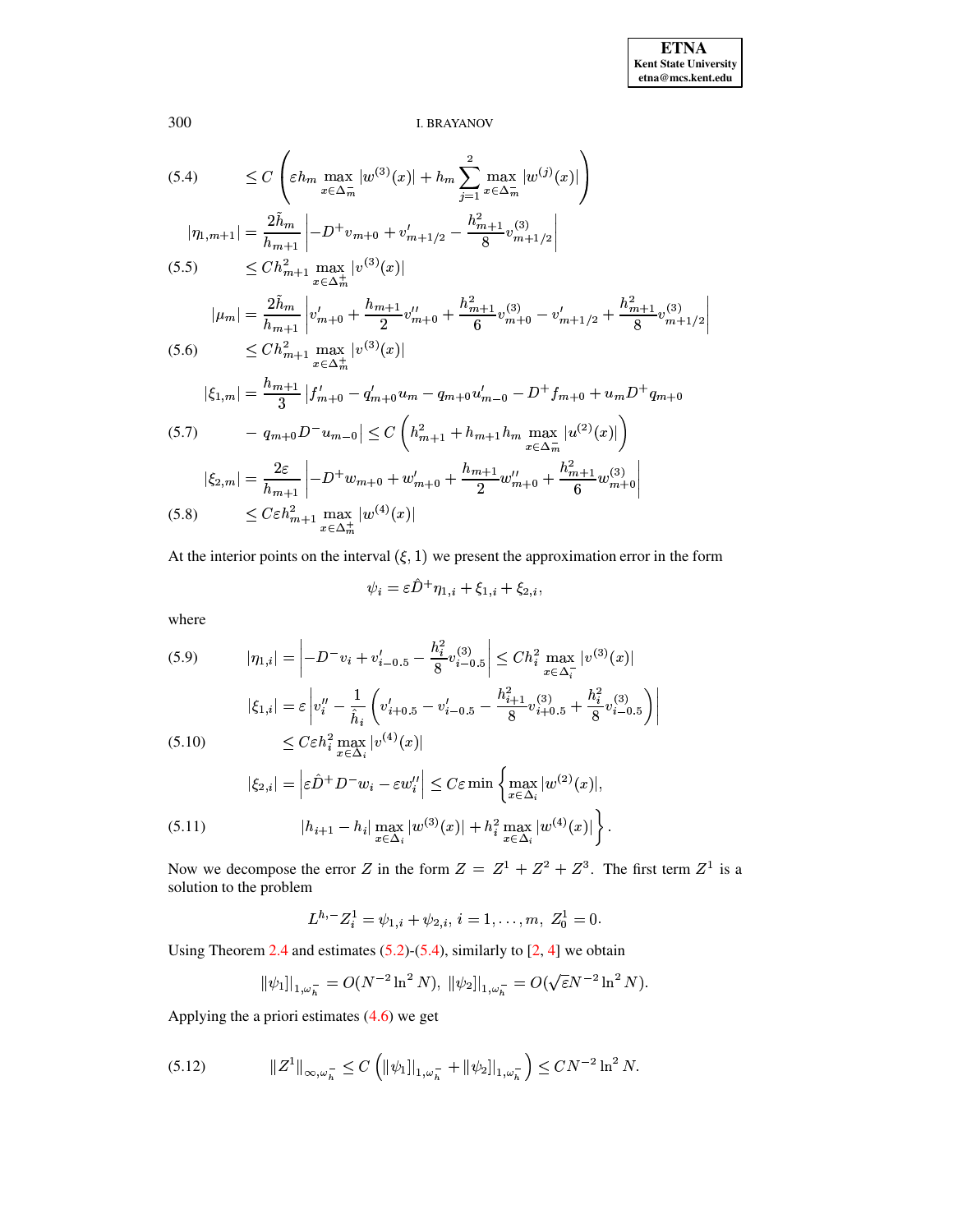The second term  $Z^2$  is a solution to the problem

$$
L^{h,+}Z_i^2 = \varepsilon \left(\hat{D}^+\eta_{1,i} + \hat{D}^+\eta_{2,i}\right) = \theta_i, i = m+1,\dots,N-1,
$$
  

$$
L^{h,+}Z_m^2 = \frac{\varepsilon}{\tilde{h}_m}(\eta_{1,m+1} + \eta_{2,m+1}) = \theta_m, Z_N^+ = 0.
$$

where

$$
\eta_{2,i} = \mu_m, \ i = m+1, \dots, N.
$$

Using Theorem 2.4 and estimates  $(5.5)$ , $(5.6)$ ,  $(5.9)$  we obtain

$$
\eta_{1,i}=O(N^{-2}),\ \eta_{2,i}=O(N^{-2}),\ i=m+1,\ldots,N.
$$

Let  $\zeta = (A^+)^{-1}\theta$  and  $\eta_i = \eta_{1,i} + \eta_{2,i}$  then

$$
\begin{aligned} ||[\theta||_{(A^+)^{-1}}^2 &= |[\zeta||_{A^+}^2 = |[\zeta, \theta]_{0, \omega_h^+} = \varepsilon \zeta_m \eta_{m+1} + \varepsilon \sum_{i=m+1}^{N-1} \hat{h}_i \zeta_i \hat{D}^+ \eta_i \\ &\leq -\varepsilon (D^- \zeta, \eta]_{*, \omega_h^+} \leq C \sqrt{\varepsilon} N^{-2} ||\zeta||_{A^+}. \end{aligned}
$$

Therefore

$$
||\theta||_{(A^+)^{-1}}^2 \le C\sqrt{\varepsilon}N^{-2}.
$$

Applying the a priori estimates  $(4.13)$  we get

(5.13) 
$$
||Z^2||_{\infty,\omega_h^+} \leq \frac{C}{\sqrt{\varepsilon}}||\theta||_{(A^+)^{-1}} \leq CN^{-2}.
$$

The last term  $Z^3$  is a solution to the problem

$$
L^{h,+}Z_i^3 = \xi_{1,i} + \xi_{2,i}, i = m, \ldots, N-1, Z_N^3 = 0.
$$

Using Theorem 2.4 and estimates  $(5.7)$ , $(5.8)$ ,  $(5.10)$ ,  $(5.11)$ , similarly to  $[2, 4]$  we obtain

$$
\xi_{1,m} = O(N^{-2} \ln^2 N), \ \xi_{1,i} = O(\varepsilon N^{-2} \ln^2 N), \ i = m+1, \dots, N-1, \n\xi_{2,i} = O(N^{-2} \ln^2 N), \ i = m, \dots, N.
$$

Now from the comparison principle for operator  $L^{h,+}$  we find

<span id="page-13-0"></span>(5.14) 
$$
\|Z^{3}\|_{\infty,\omega_{h}^{+}} \leq C \|\xi_{1} + \xi_{2}\|_{\infty,\omega_{h}^{+}} \leq C N^{-2} \ln^{2} N.
$$

The theorem follows now from estimates  $(5.12)$ - $(5.14)$   $\Box$ 

REMARK 5.2. The requirements  $n \approx m \approx N/2$  are a technicality. In the general case it is clear from the analysis above that the order of convergence will be  $O(m^{-2} \ln^2 m +$  $n^{-2} \ln^2 n + mn \ln m \ln n$ .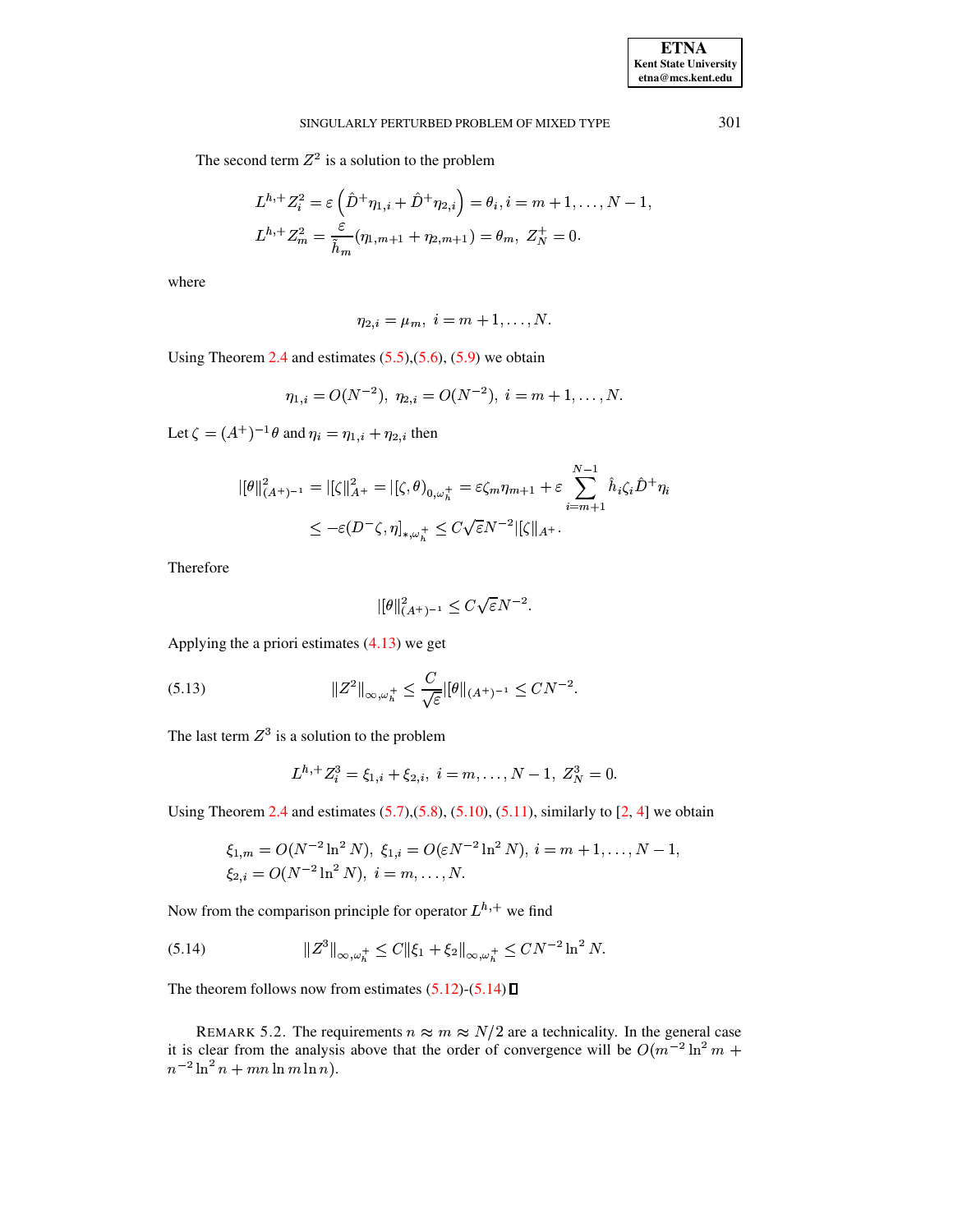## 6. Numerical results. Consider the problem

$$
-\varepsilon u'' + (1 + \cos(\pi x)) u' + (1 + \sin(\pi x/2)) u = 1 + \sin(\pi x) \cos(\pi x)), \quad x \in (0, 0.5),
$$
  

$$
-\varepsilon u'' + (4 + \cos(\pi x/2)) u = 3 + 2 \sin(\pi x/2) \cos(\pi x/2), \quad x \in (0.5, 1),
$$
  

$$
[u]_{x=0.5} = 0, [u']_{x=0.5} = 0, u(0) = u(1) = 0.
$$

The solution of this problem exhibits typical boundary and interface layer behavior (see Fig. 6.1). For our tests we take  $m = n = N/2$ . The exact solution of this problem is not known. To investigate the convergence rate we compare our numerical results with the linear interpolation of the solution for  $N = 16384$ . Table 6.1 displays the results of our numerical experiments. For large  $N$  we observe almost second-order  $\varepsilon$ -uniform convergence. The convergence rate is taken to be

$$
\rho_N = \log_2 (||E_N||_{\infty, w}/||E_{2N}||_{\infty, w})
$$

where  $||E_N||_{\infty, w}$  is the maximum error norm error for the corresponding value of N. Figure 6.1 shows the approximate solution and the maximal error for  $N = 128$  and  $\varepsilon = 2^{-10}$ . It illustrates very well the boundary and interior layers behavior of the solution. Thus the numerical results support the theoretical ones and show the effectiveness of the special meshes.

| $\varepsilon \backslash N$ | 32        | 64        | 128       | 256       | 512       | 1024      | 2048      |
|----------------------------|-----------|-----------|-----------|-----------|-----------|-----------|-----------|
| $\varepsilon = 1$          | $6.53e-5$ | $1.62e-5$ | $4.04e-6$ | $1.01e-6$ | $2.52e-7$ | $6.28e-8$ | 1.56e-8   |
| $\rho_N$                   | 2.01      | 2.01      | 2.00      | 2.00      | 2.00      | 2.01      | 2.04      |
| $\varepsilon = 2^{-2}$     | $2.34e-4$ | 5.46e-5   | $1.31e-5$ | $3.19e-6$ | 7.87e-7   | 1.95e-7   | $4.80e-8$ |
| $\rho_N$                   | 2.10      | 2.06      | 2.03      | 2.02      | 2.01      | 2.02      | 2.07      |
| $\varepsilon = 2^{-4}$     | $2.01e-3$ | 5.67e-4   | 1.49e-4   | 3.81e-5   | $9.65e-6$ | $2.42e-6$ | $6.00e-7$ |
| $\rho_N$                   | 1.83      | 1.93      | 1.96      | 1.98      | 1.99      | 2.01      | 2.07      |
| $\varepsilon = 2^{-6}$ 2   | $2.74e-3$ | $9.34e-4$ | $3.84e-4$ | 1.42e-4   | $4.93e-5$ | 1.61e-5   | $5.03e-6$ |
| $\rho_N$                   | 1.55      | 1.28      | 1.43      | 1.53      | 1.61      | 1.68      | 1.78      |
| $\varepsilon = 2^{-8}$     | $1.04e-2$ | 2.77e-3   | $7.03e-4$ | 1.77e-4   | $4.41e-5$ | $1.10e-5$ | $2.72e-6$ |
| $\rho_N$                   | 1.91      | 1.98      | 1.99      | 2.00      | 2.00      | 2.01      | 1.95      |
| $\varepsilon = 2^{-10}$    | 1.80e-2   | $7.94e-3$ | 2.79e-3   | $7.09e-4$ | 1.78e-4   | 4.44e-5   | $1.10e-5$ |
| $\rho_N$                   | 1.18      | 1.51      | 1.98      | 1.99      | 2.00      | 2.01      | 2.07      |
| $\varepsilon = 2^{-12}$    | 1.80e-2   | 7.96e-3   | $3.02e-3$ | $1.04e-3$ | $3.41e-4$ | 1.06e-4   | $3.19e-5$ |
| $\rho_N$                   | 1.18      | 1.40      | 1.54      | 1.60      | 1.68      | 1.74      | 1.77      |
| $\varepsilon = 2^{-14}$    | 1.80e-2   | 7.98e-3   | $3.02e-3$ | $1.04e-3$ | $3.41e-4$ | 1.06e-4   | $3.20e-5$ |
| $\rho_N$                   | 1.18      | 1.40      | 1.54      | 1.61      | 1.68      | 1.73      | 1.80      |
| $\varepsilon = 2^{-16}$    | 1.80e-2   | 7.98e-3   | $3.03e-3$ | $1.04e-3$ | $3.41e-4$ | 1.07e-4   | $3.20e-5$ |
| $\rho_N$                   | 1.17      | 1.40      | 1.54      | 1.61      | 1.68      | 1.73      | 1.80      |
| $\epsilon = 2^{-18}$       | 1.80e-2   | $7.99e-3$ | $3.03e-3$ | $1.04e-3$ | $3.42e-4$ | 1.07e-4   | $3.20e-5$ |
| $\rho_N$                   | 1.17      | 1.40      | 1.54      | 1.61      | 1.68      | 1.73      | 1.80      |

TABLE 6.1 Error of the solution on Shishkin's meshes

#### **REFERENCES**

- <span id="page-14-1"></span>[1] V. B. ANDREEV, Green's function and uniform convergence of monotone difference schemes for a singularly perturbed convection-diffusion equation on Shishkin's mesh in one and two dimensions, DCU Maths. Dept. Preprint Series, MS-01-15, 2001.
- <span id="page-14-2"></span>[2] V. B. ANDREEV AND I. A. SAVIN, On the uniform convergence of the monotone Samarski's scheme and its modification, Comput. Math. Math. Phys., 35 (1995), pp. 581-591.
- <span id="page-14-3"></span>[3] I. A. BRAIANOV AND L. G. VULKOV, Grid approximation for the solution of the singularly perturbed heat equation with concentrated capacity, J. Math. Anal. Appl., 237 (1999), pp. 672-697.
- <span id="page-14-0"></span>[4] I. A. BRAIANOV AND L. G. VULKOV, Uniform in a small parameter convergence of Samarskii's monotone scheme and its modification for the convection-diffusion equation with a concentrated source, Comput. Math. Math. Phys., 40 (2000), pp. 534-550.